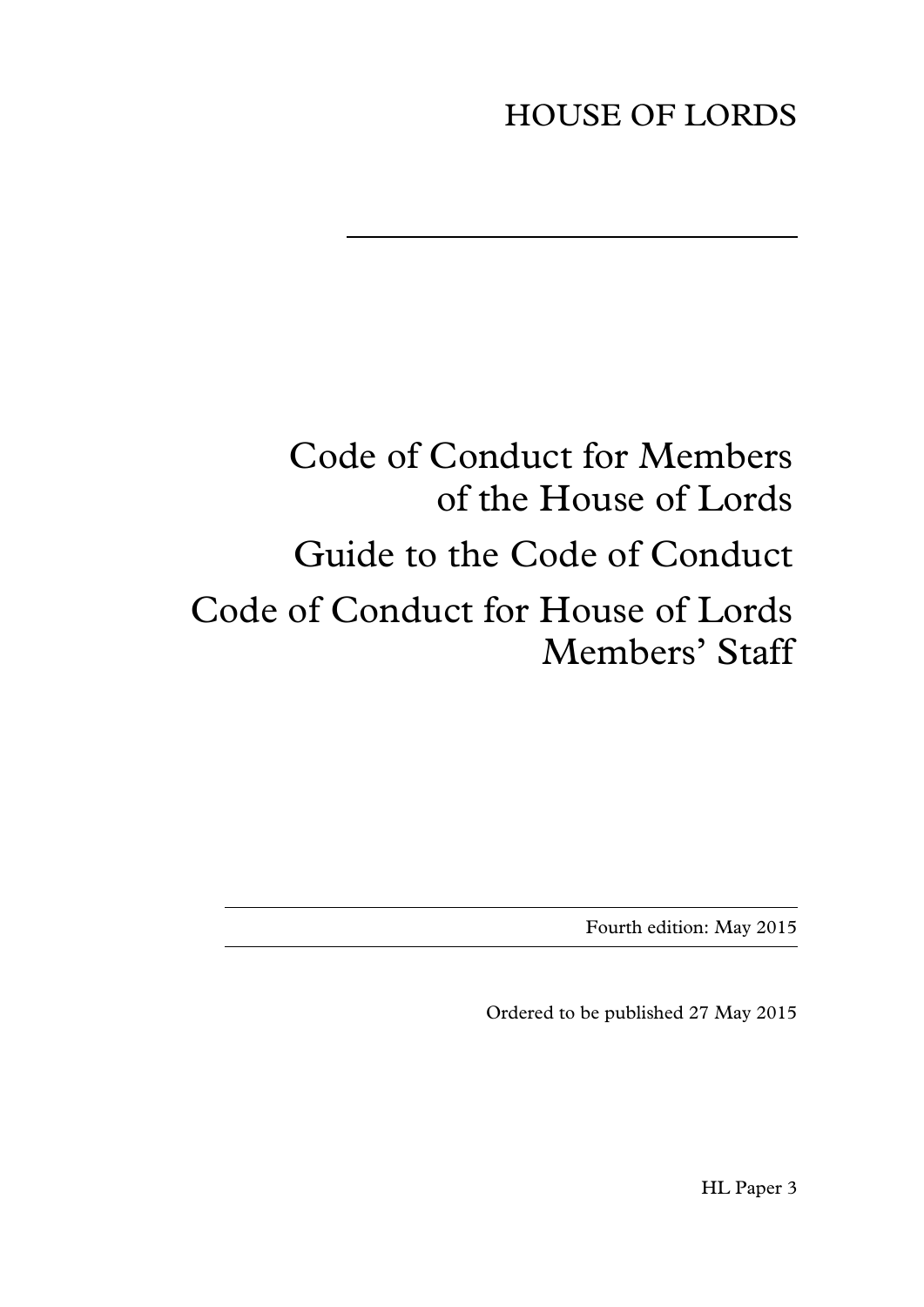#### *The Code of Conduct and the Guide to the Code of Conduct*

The present Code of Conduct for Members of the House of Lords was agreed on 30 November 2009; certain amendments were agreed by the House on 30 March 2010 and on 12 June 2014.

The Guide to the Code of Conduct was proposed by the Committee for Privileges (2nd Report, Session 2009–10, HL Paper 81) and agreed by the House on 16 March 2010. The Guide was amended on 9 November 2011, 6 March 2014, 13 May 2014 and 24 March 2015.

#### *Review*

The Code is reviewed once each Parliament by the Sub-Committee on Lords' Conduct, a subcommittee of the Committee for Privileges and Conduct. The Sub-Committee is also charged with keeping the Guide to the Code of Conduct under regular review.

The Members of the Sub-Committee on Lords' Conduct are:

Lord Cope of Berkeley Lord Dholakia Lord Irvine of Lairg Lord Brown of Eaton-under-Heywood (*Chairman*) Baroness O'Neill of Bengarve

#### *Advice*

The Registrar of Lords' Interests advises Members of the House, and may consult the Sub-Committee when necessary. Correspondence should be addressed to the Registrar of Lords' Interests, House of Lords, London SW1A 0PW, or emailed to lordsregistrar@parliament.uk Members may also call the Registrar on 020 7219 3112.

#### *The Register of Lords' Interests*

In accordance with the Code, a full list of Members' financial and other interests is published in the Register of Lords' Interests. The online Register is updated throughout the working day and during parliamentary recesses, and may be found at http://www.publications.parliament.uk/pa/ld/ldreg.htm.

#### *General Information*

General information about the House of Lords and its committees is on the internet at http://www.parliament.uk/business/lords.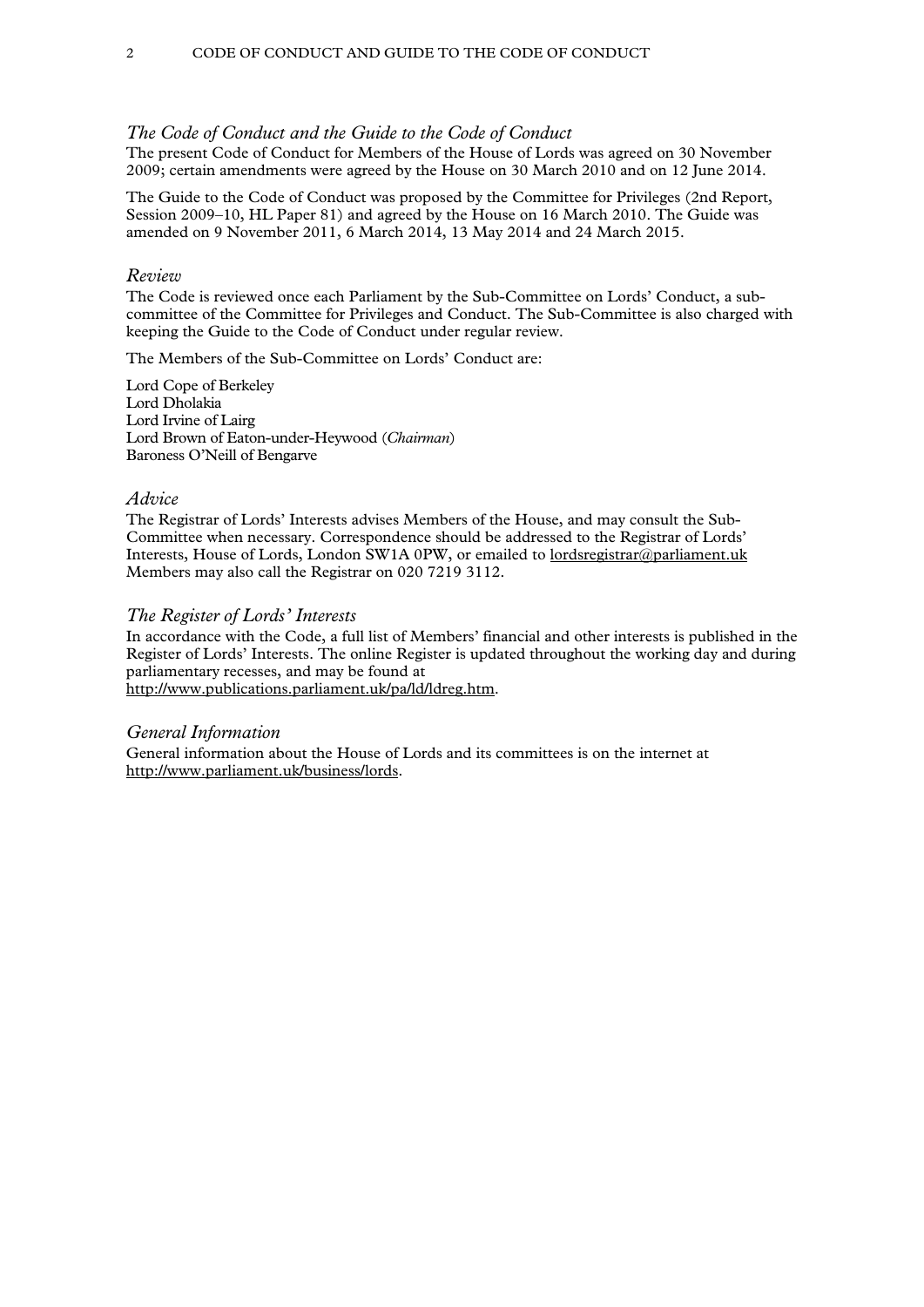# **THE CODE OF CONDUCT FOR MEMBERS OF THE HOUSE OF LORDS**

The following Code of Conduct for Members of the House of Lords was adopted by resolution on 30 November 2009 and amended on 30 March 2010 and 12 June 2014:

# **Introduction**

- 1. The House of Lords is the second Chamber of the United Kingdom Parliament. As a constituent part of Parliament, the House of Lords makes laws, holds government to account, and debates issues of public interest.
- 2. Membership of the House is not an office, and does not constitute employment; most Members' primary employment is or has been outside Parliament. In discharging their parliamentary duties Members of the House of Lords draw substantially on experience and expertise gained outside Parliament.
- 3. The purpose of this Code of Conduct is:
	- (a) to provide guidance for Members of the House of Lords on the standards of conduct expected of them in the discharge of their parliamentary duties; save for paragraphs 16 and 17, the Code does not extend to Members' performance of duties unrelated to parliamentary proceedings, or to their private lives;
	- (b) to provide the openness and accountability necessary to reinforce public confidence in the way in which Members of the House of Lords perform their parliamentary duties.
- 4. This Code applies to all Members of the House of Lords who are not either:
	- (a) on leave of absence;
	- (b) suspended from the service of the House; or
	- (c) statutorily disqualified from active membership.
- 5. Members are to sign an undertaking to abide by the Code as part of the ceremony of taking the oath upon introduction and at the start of each Parliament.

## **General principles**

- 6. By virtue of their oath, or affirmation, of allegiance, Members of the House have a duty to be faithful and bear true allegiance to Her Majesty The Queen, Her heirs and successors, according to law.
- 7. In the conduct of their parliamentary duties, Members of the House shall base their actions on consideration of the public interest, and shall resolve any conflict between their personal interest and the public interest at once, and in favour of the public interest.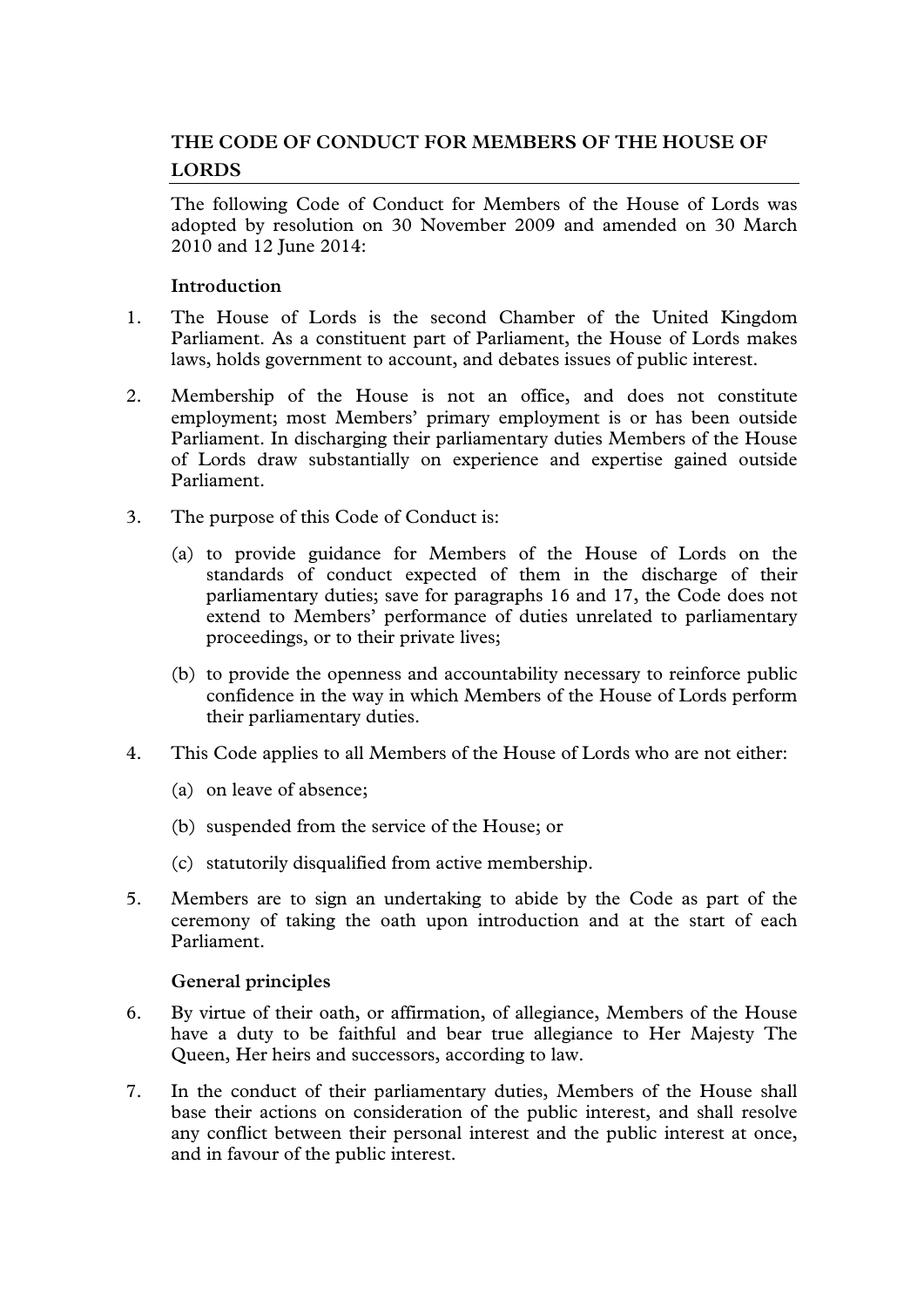- 8. Members of the House:
	- (a) must comply with the Code of Conduct;
	- (b) should act always on their personal honour;
	- (c) must never accept or agree to accept any financial inducement as an incentive or reward for exercising parliamentary influence;
	- (d) must not seek to profit from membership of the House by accepting or agreeing to accept payment or other incentive or reward in return for providing parliamentary advice or services.
- 9. Members of the House should observe the seven general principles of conduct identified by the Committee on Standards in Public Life. These principles will be taken into consideration when any allegation of breaches of the provisions in other sections of the Code is under investigation and should act as a guide to Members in considering the requirement to act always on their personal honour:
	- (a) *Selflessness*: Holders of public office should act solely in terms of the public interest.
	- (b) *Integrity*: Holders of public office must avoid placing themselves under any obligation to people or organisations that might try inappropriately to influence them in their work. They should not act or take decisions in order to gain financial or other material benefits for themselves, their family, or their friends. They must declare and resolve any interests and relationships.
	- (c) *Objectivity*: Holders of public office must act and take decisions impartially, fairly and on merit, using the best evidence and without discrimination or bias.
	- (d) *Accountability*: Holders of public office are accountable to the public for their decisions and actions and must submit themselves to the scrutiny necessary to ensure this.
	- (e) *Openness*: Holders of public office should act and take decisions in an open and transparent manner. Information should not be withheld from the public unless there are clear and lawful reasons for so doing.
	- (f) *Honesty*: Holders of public office should be truthful.
	- (g) *Leadership*: Holders of public office should exhibit these principles in their own behaviour. They should actively promote and robustly support the principles and be willing to challenge poor behaviour wherever it occurs.

#### **Rules of conduct**

- 10. In order to assist in openness and accountability Members shall:
	- (a) register in the Register of Lords' Interests all relevant interests, in order to make clear what are the interests that might reasonably be thought to influence their parliamentary actions;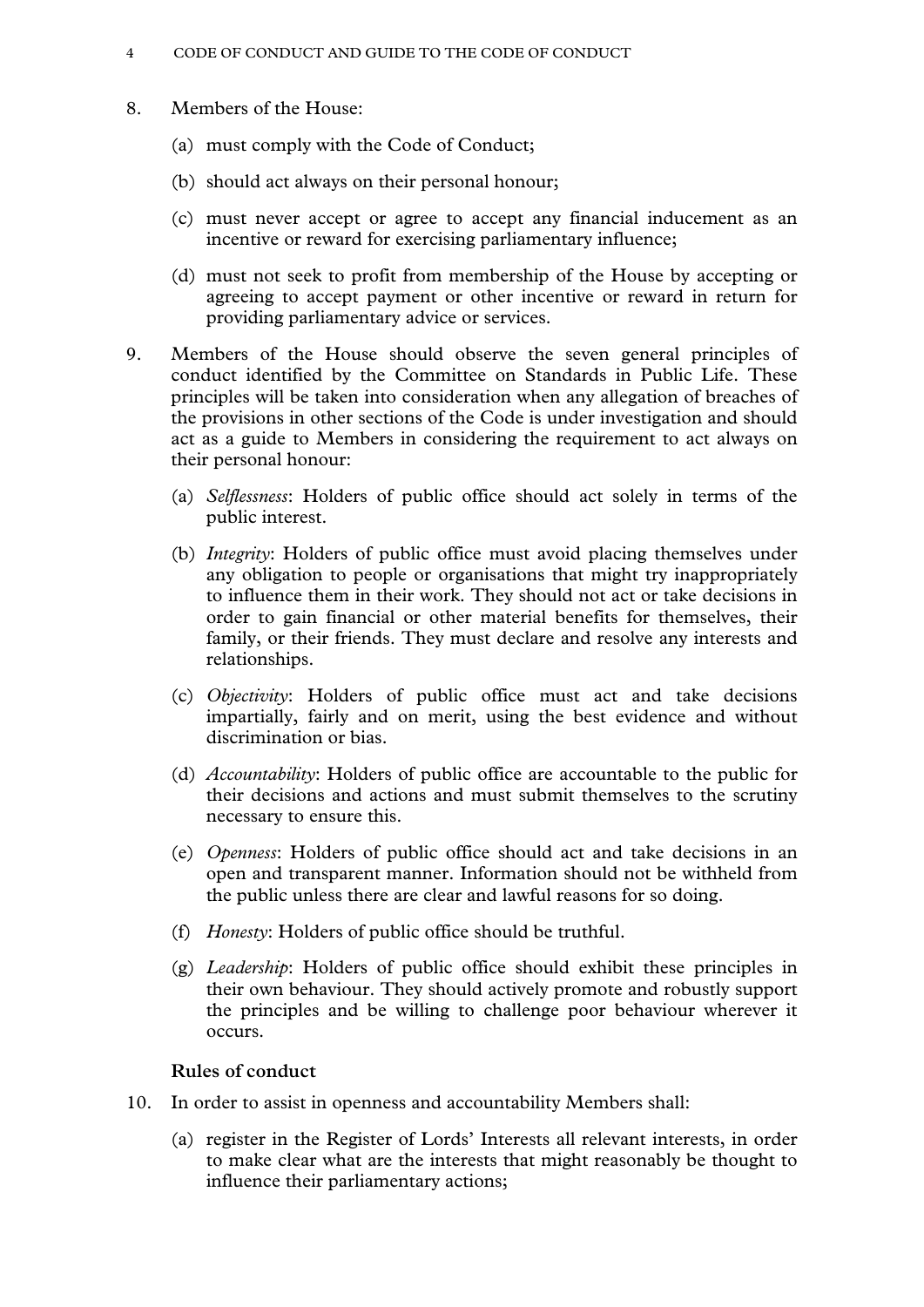- (b) declare when speaking in the House, or communicating with ministers or public servants, any interest which is a relevant interest in the context of the debate or the matter under discussion;
- (c) act in accordance with any rules agreed by the House in respect of financial support for Members or the facilities of the House.
- 11. The test of relevant interest is whether the interest might be thought by a reasonable member of the public to influence the way in which a Member of the House of Lords discharges his or her parliamentary duties: in the case of registration, the Member's parliamentary duties in general; in the case of declaration, his or her duties in respect of the particular matter under discussion.
- 12. The test of relevant interest is therefore not whether a Member's actions in Parliament will be influenced by the interest, but whether a reasonable member of the public might think that this might be the case. Relevant interests include both financial and non-financial interests.
- 13. Members are responsible for ensuring that their registered interests are accurate and up-to-date. They should register any change in their relevant interests within one month of the change.
- 14. A Member must not act as a paid advocate in any proceeding of the House; that is to say, he or she must not seek by parliamentary means to confer exclusive benefit on an outside body or person from which he or she receives payment or reward.
- 15. Members are not otherwise debarred from participating in proceedings in regard to which they possess relevant interests, financial or non-financial; but such interests should be declared fully. Members of the House should be especially cautious in deciding whether to speak or vote in relation to interests that are direct, pecuniary and shared by few others.
- 16. A Member sentenced to imprisonment in the United Kingdom for a term of up to and including one year, or given a suspended sentence of imprisonment in the United Kingdom of any length, shall be deemed to have breached the Code; such a case shall be referred to the Sub-Committee on Lords' Conduct for it to recommend a sanction.
- 17. A Member sentenced to imprisonment outside the United Kingdom, whether the sentence is suspended or not, shall be presumed to have breached the Code; such a case shall be referred to the Sub-Committee on Lords' Conduct for it to consider whether the presumption should apply in that case and, if it should, for the Sub-Committee to recommend a sanction.

## **Enforcement of the Code of Conduct**

- 18. A House of Lords Commissioner for Standards is appointed to investigate alleged breaches of this Code, or of the rules governing Members' financial support or use of parliamentary facilities. Any such investigation is conducted in accordance with procedures set out in the Guide to the Code of Conduct.
- 19. After investigation the Commissioner makes a report of his findings. If the Member is found not to have breached the Code, or if the Member and the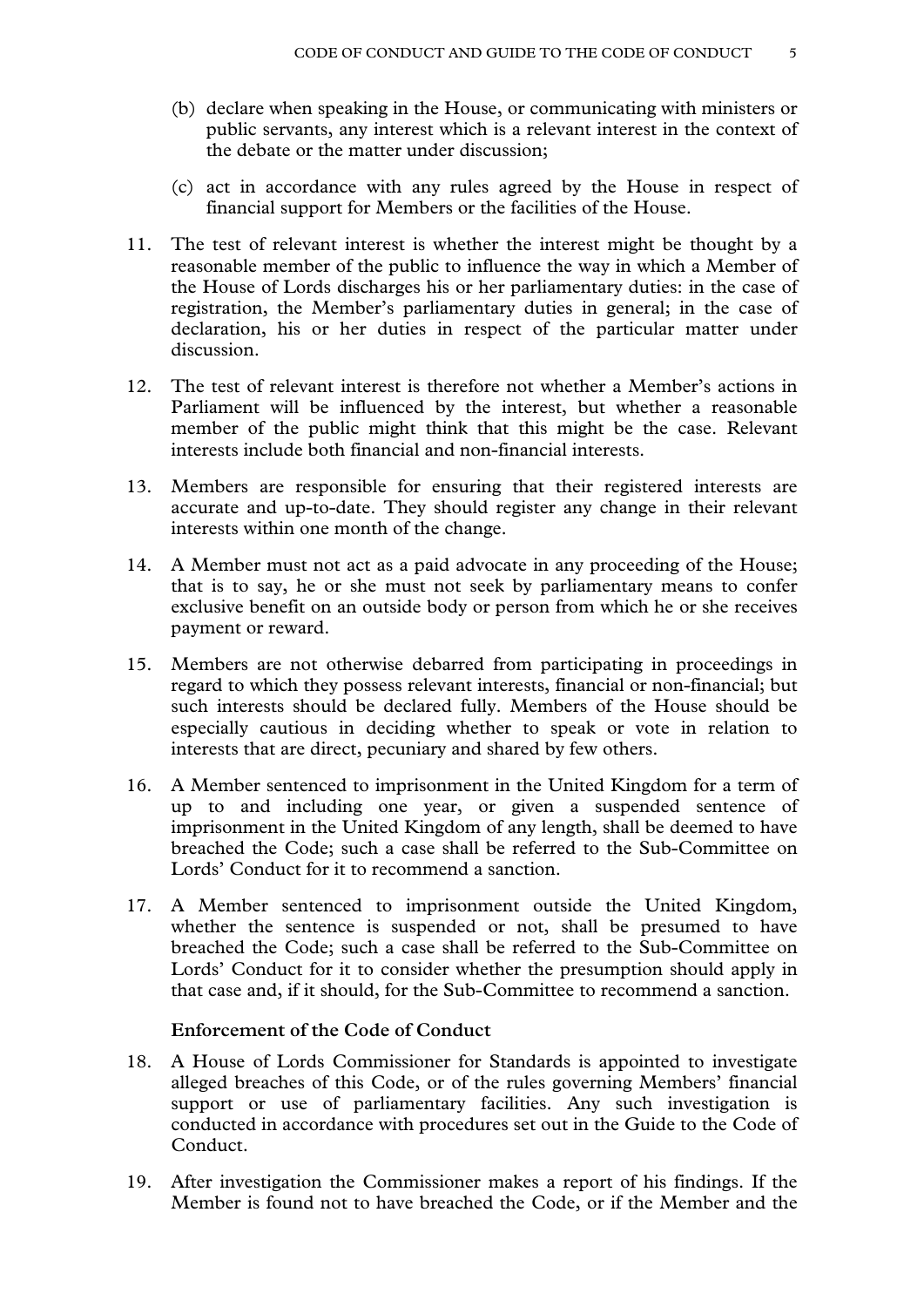#### 6 CODE OF CONDUCT AND GUIDE TO THE CODE OF CONDUCT

Commissioner have agreed remedial action, the report goes to the Committee for Privileges and Conduct. If the Member is found to have breached the Code (and remedial action is inappropriate or has not been agreed), the Commissioner's report goes to the Sub-Committee on Lords' Conduct; the Sub-Committee reviews the Commissioner's findings and, where appropriate, recommends a disciplinary sanction to the Committee for Privileges and Conduct. The Member concerned has a right of appeal to the Committee for Privileges and Conduct against both the Commissioner's findings and any recommended sanction.

- 20. The Committee for Privileges and Conduct, having heard any appeal, reports its conclusions and recommendations to the House. The final decision rests with the House.
- 21. In investigating and adjudicating allegations of non-compliance with this Code, the Commissioner, the Sub-Committee on Lords' Conduct and the Committee for Privileges and Conduct shall act in accordance with the principles of natural justice and fairness.
- 22. Members shall co-operate, at all stages, with any investigation into their conduct by or under the authority of the House.
- 23. No Member shall lobby a member of the Committee for Privileges and Conduct or the Sub-Committee on Lords' Conduct in a manner calculated or intended to influence their consideration of a complaint of a breach of this Code.

#### **Advice and review**

- 24. The operation of the Register is overseen by the Sub-Committee on Lords' Conduct, assisted by the Registrar of Lords' Interests. The Registrar is available to advise Members of the House, and may consult the Sub-Committee when necessary.
- 25. A Member who acts on the advice of the Registrar in determining what is a relevant interest satisfies fully the requirements of the Code of Conduct in that regard. However, the final responsibility for deciding whether or not to participate in proceedings to which that interest is relevant rests with the Member concerned.
- 26. The Sub-Committee on Lords' Conduct reviews the Code of Conduct once each Parliament. Its findings, along with any recommended changes to the Code, are reported to the House.
- 27. The Sub-Committee also keeps the Guide to the Code of Conduct under regular review; recommended changes are reported to the House and will not take effect until agreed by the House.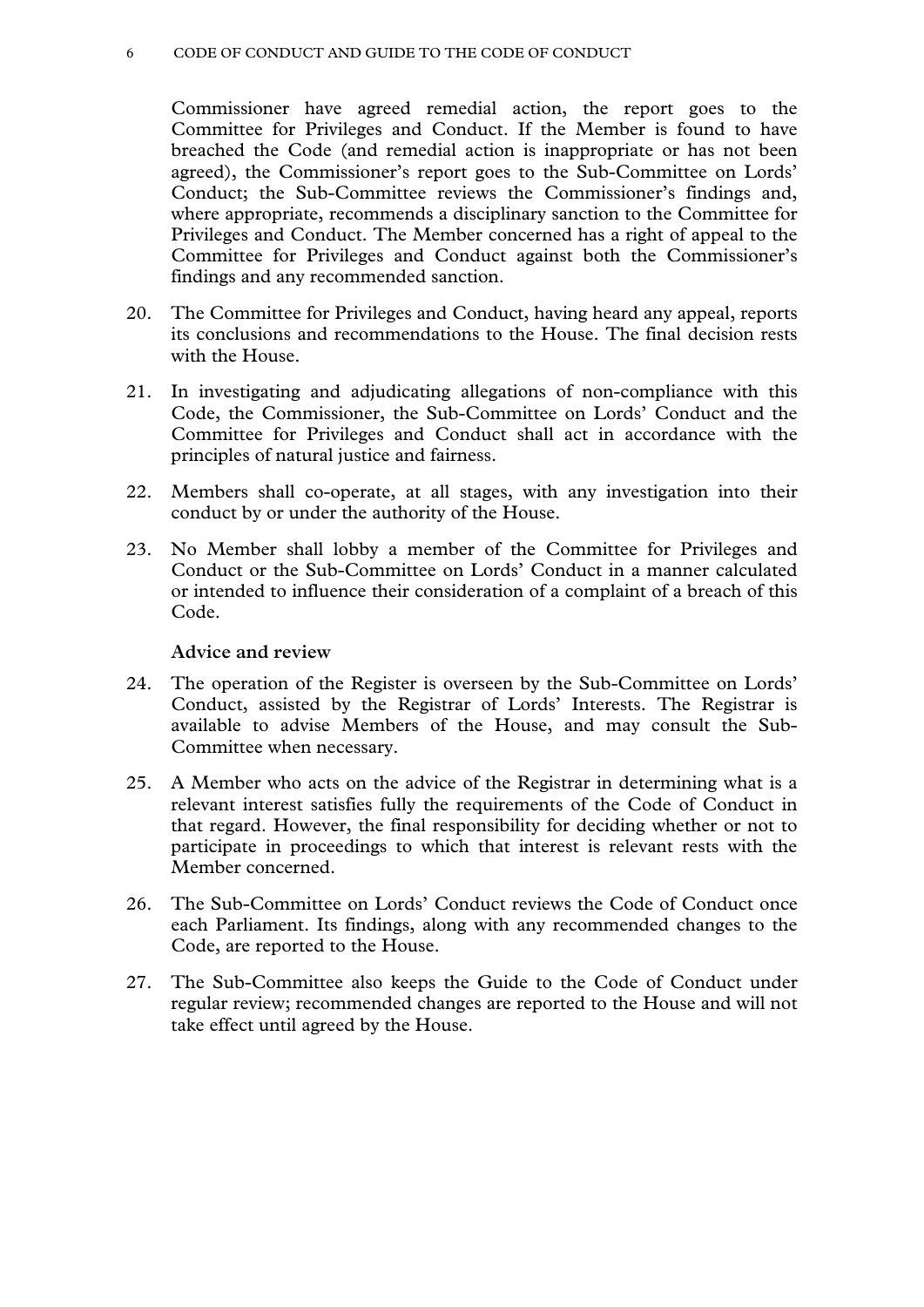# **GUIDE TO THE CODE OF CONDUCT**

The following Guide to the Code of Conduct was set out in the 2nd Report of the Committee for Privileges, Session 2009–10 (HL Paper 81), adopted by resolution on 16 March 2010 and amended by resolution on 9 November 2011, 6 March 2014, 13 May 2014 and 24 March 2015:

#### **Introduction**

- 1. This Guide explains the application of the House of Lords Code of Conduct. Its purpose is to help Members discharge the duties that the Code places upon them. The House has adopted this Guide by resolution and it is binding on all Members.
- 2. The operation of the Code is overseen by the Sub-Committee on Lords' Conduct, a Sub-Committee of the Committee for Privileges and Conduct. The Sub-Committee is supported by the Registrar of Lords' Interests, who is responsible for maintaining the Register of Lords' Interests.
- 3. No written guidance can provide for all circumstances: when in doubt Members should seek the advice of the Registrar of Lords' Interests. The Registrar consults the Sub-Committee when necessary. A Member who acts on the advice of the Registrar in determining what the Member is required to register or declare as a relevant interest fully satisfies the requirements of the Code of Conduct as regards registration or declaration. While the Registrar also advises on participation in parliamentary proceedings where interests are concerned, the final responsibility for deciding whether or not to participate in proceedings rests with the Member concerned.
- 4. The procedure for enforcing the Code of Conduct is described later in this Guide. In summary, responsibility for investigating alleged breaches of the Code rests with the House of Lords Commissioner for Standards, who is an independent officer appointed by the House as a whole. Following his investigation, the Commissioner reports to the Sub-Committee on Lords' Conduct his findings of fact in cases where he has upheld the complaint and remedial action has not been agreed with the Member concerned. The Sub-Committee reviews the Commissioner's findings, may comment on them and, where appropriate, recommends a sanction. The reports of the Commissioner and Sub-Committee are presented to the Committee for Privileges and Conduct, and the Member concerned has a right of appeal against both the Commissioner's findings and any recommended sanction. Having heard any appeal, the Committee for Privileges and Conduct reports to the House and the final decision rests with the House. In cases where the Commissioner has dismissed the complaint or where remedial action has been agreed, the Commissioner's reports are submitted direct to the Committee for Privileges and Conduct.
- 5. Ministers of the Crown who are Members of the House of Lords are subject to the Code of Conduct by virtue of their membership of the House. Ministers are also subject to further guidelines and requirements set out in the "Ministerial Code" published by the Cabinet Office. The Cabinet Office, not the House of Lords, enforces the Ministerial Code.

The remainder of this Guide is divided into six sections:

general principles and rules of conduct;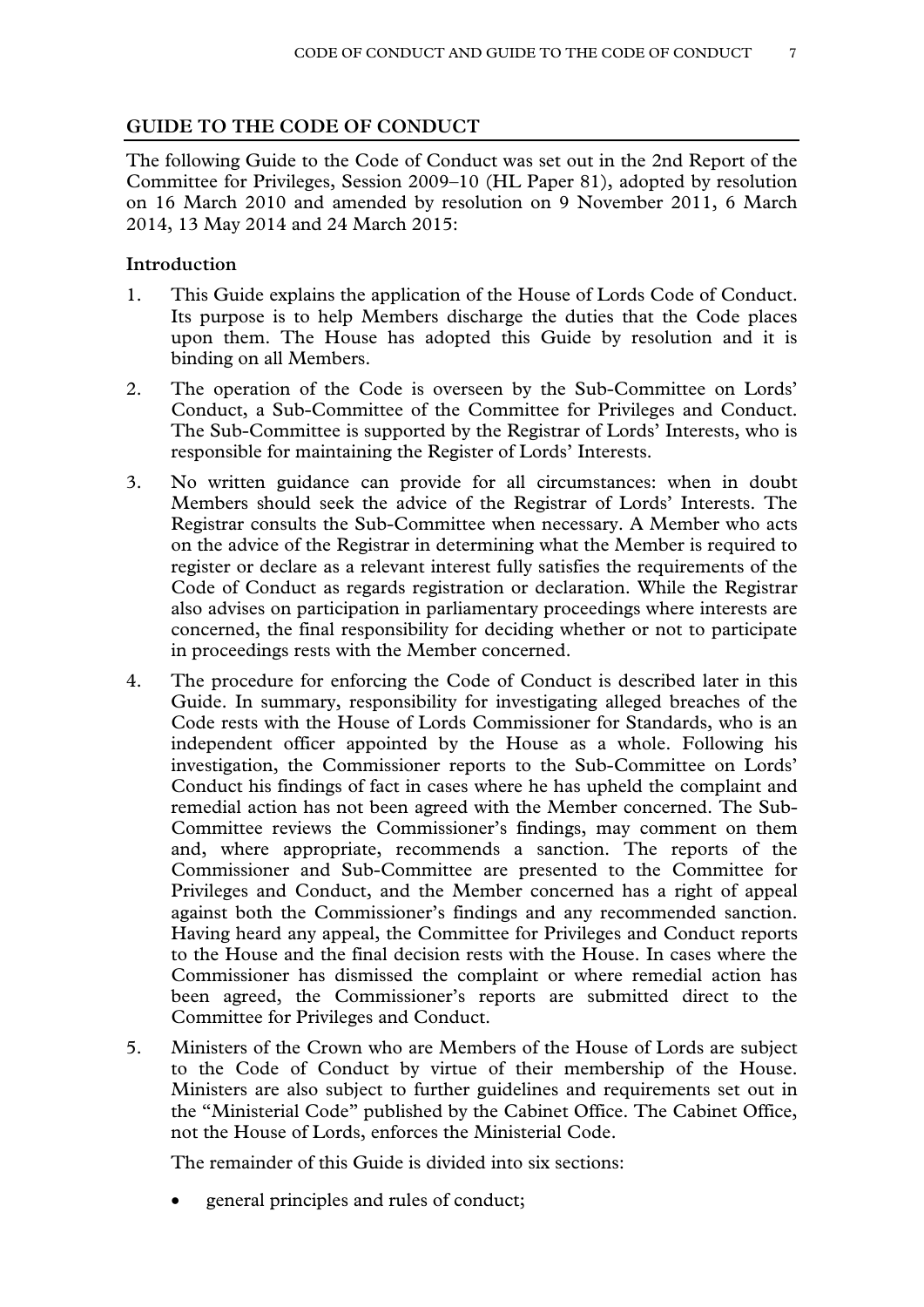- registration of interests;
- declaration of interests;
- use of facilities and services;
- financial support;
- enforcement.

## **General principles and rules of conduct**

## *Personal honour*

- 6. In accordance with paragraph 5 of the Code of Conduct, Members are required to sign an undertaking to abide by the Code as part of the ceremony of taking the oath upon introduction and at the start of each Parliament. A Member who has taken the oath but who has not signed the undertaking is therefore deemed to have breached the Code, and it will be for the Sub-Committee on Lords' Conduct to consider an appropriate sanction.
- 7. Members are required both "to comply with the Code of Conduct" (paragraph 8(a)), and to act always "on their personal honour" (paragraph 8(b)). The term "personal honour" has been explained by the Committee for Privileges as follows:

"The term 'personal honour' has been used within the House for centuries to describe the guiding principles that govern the conduct of Members; its meaning has never been defined, and has not needed definition, because it is inherent in the culture and conventions of the House. These change over time, and thus any definition of 'personal honour', while it might achieve temporary 'legal certainty', would quickly become out-moded … the term 'personal honour' is ultimately an expression of the sense of the House as a whole as to the standards of conduct expected of individual Members … Members cannot rely simply on their own personal sense of what is honourable. They are required to act in accordance with the standards expected by the House as a whole. 'Personal honour' is thus … a matter for individual Members, subject to the sense and culture of the House as a whole."1

- 8. A member who expresses a clear willingness to breach the Code (for example, by attempting to negotiate an agreement to provide parliamentary services in return for payment) demonstrates a failure to act on his or her personal honour, and is thus in breach of paragraph 8(b) of the Code.
- 9. The Code of Conduct has been agreed by resolution of the House, with a view to providing guidance for Members and the public as to the standards of conduct the House expects of its Members in the discharge of their parliamentary duties. But a written Code can never cover every eventuality. Paragraphs 8(a) and 8(b) of the Code, taken together, mean that Members are required not only to obey the letter of the rules, but to act in accordance with the spirit of those rules and the sense of the House. This includes the rules agreed by the House in respect of financial support for Members or the facilities of the House. In addition to the specific rules on registration and declaration of interests, there is a more general obligation upon Members to

<sup>&</sup>lt;sup>1</sup> Committee for Privileges (2nd Report, Session 2008–09, HL Paper 88).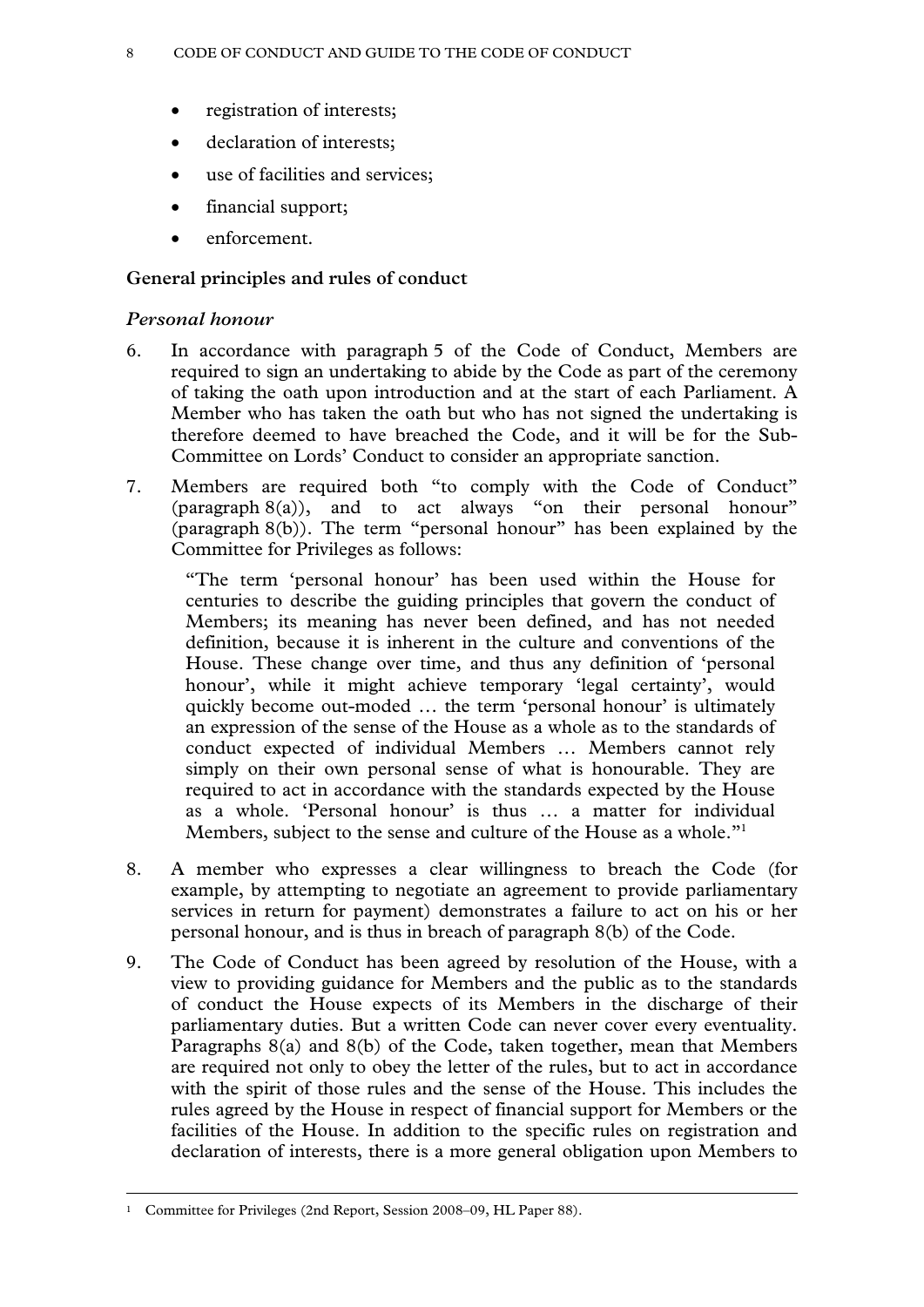bear in mind the underlying purpose of the Code as set out in paragraph 3(b), namely, to provide "openness and accountability".

#### *The "general principles of conduct"*

- 10. Paragraph 9 of the Code requires Members of the House to observe the seven general principles of conduct set out by the Committee on Standards in Public Life. These principles apply to all aspects of public life, and provide the context within which the House of Lords Code of Conduct is read and implemented.
- 11. Complaints will not be entertained solely on the basis of alleged failures to abide by the seven principles (unsupported by specific evidence of a breach of the Code). However, these principles are taken into account when investigating any alleged breach of the provisions in other sections of the Code. Thus, for example, an allegation that a Member failed to register a relevant interest would be investigated in the context of the general duty of "honesty", namely that "Holders of public office should be truthful".

## *Participation in parliamentary proceedings*

- 12. In accordance with paragraph 15 of the Code a Member with a relevant interest is free to take part in the public business of the House subject to:
	- the rules on financial inducements and parliamentary influence (paragraph 8 of the Code);
	- the rules on paid advocacy (paragraph 14 of the Code);
	- the rules on the registration and declaration of interests (paragraphs 10– 12 of the Code); and
	- the resolution of any conflict between personal and public interest in favour of the public interest (paragraph 7 of the Code).
- 13. However, paragraph 15 goes on to state that "Members of the House should be especially cautious in deciding whether to speak or vote in relation to interests that are direct, pecuniary and shared by few others." Such caution is especially required where a financial interest is direct (the Member could personally benefit as a direct result of the proceeding) and shared by few others (the Member is one of a small group of people in society who would so benefit).
- 14. More generally, a Member who is unsure whether or not to participate in parliamentary proceedings in relation to which he or she has relevant interests should consider the following factors:
	- the nature of the proceeding itself. There would, for instance, be more latitude in the case of a general debate than in proposing or voting on an amendment to legislation. Members with financial interests that are relevant to private legislation should exercise particular caution, and seek advice before deciding to participate in proceedings on that legislation.<sup>2</sup>
	- the nature of the Member's intended contribution. A speech urging Government investment in a sector in which the Member had a financial

 <sup>2</sup> A Member with an interest in the outcome of a private bill may not serve on the committee on the bill (Private Business Standing Order No 96).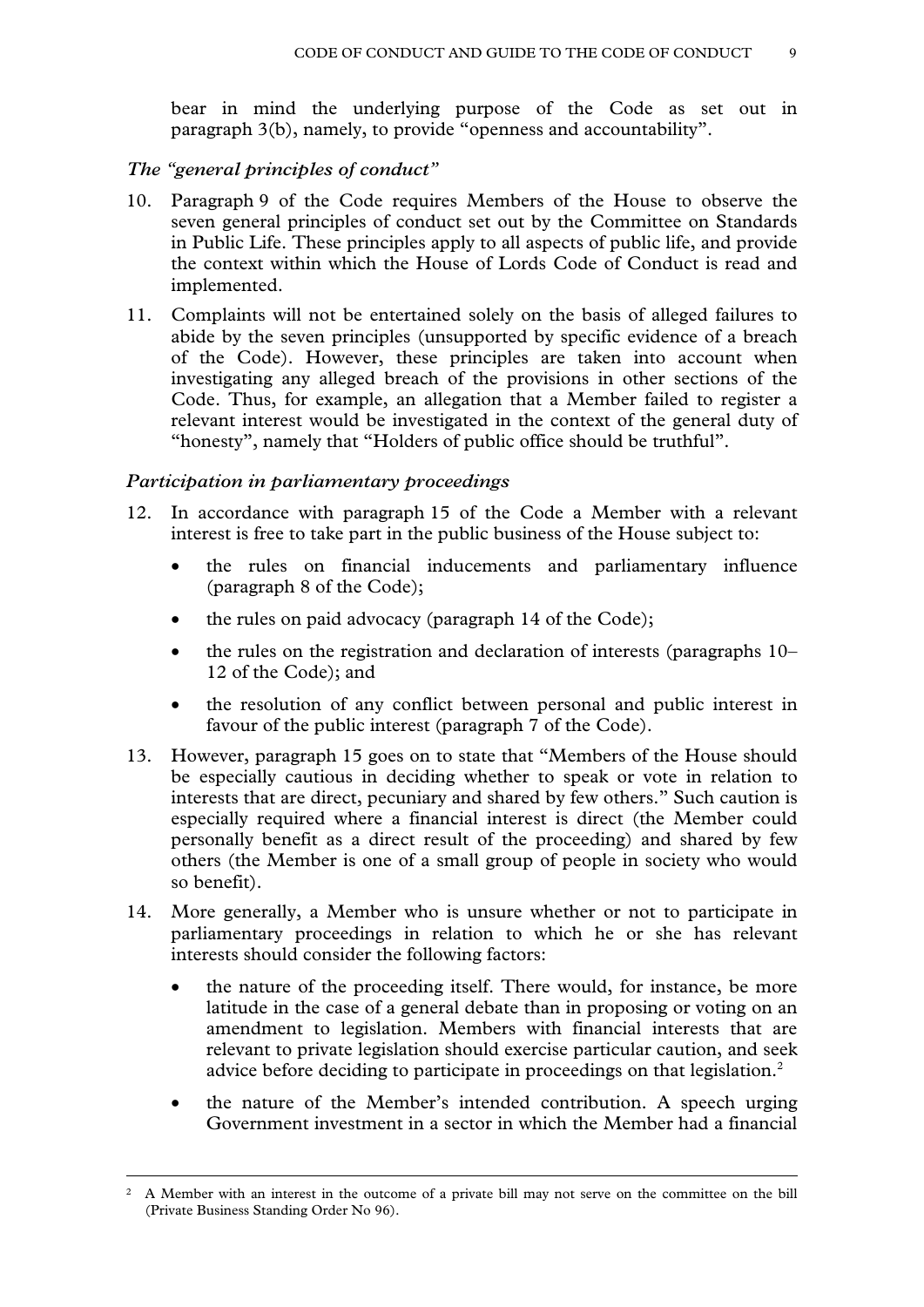interest might be open to misconstruction, whereas a speech canvassing issues of more general interest would not.

15. Members may consult the Registrar on these matters, but as paragraph 25 of the Code makes clear, "the final responsibility for deciding whether or not to participate in proceedings to which that interest is relevant rests with the Member concerned".

#### *Financial inducements and parliamentary influence*

- 16. Members are required under paragraph 7 of the Code to base their actions on consideration of the public interest. Acceptance of financial inducement as an incentive or reward for exercising parliamentary influence would necessarily contravene this principle. Paragraph 8(c) of the Code therefore states that Members "must never accept or agree to accept any financial inducement as an incentive or reward for exercising parliamentary influence".
- 17. Paragraph 8(d) of the Code describes the specific application of the principles described in paragraphs 7 and 8(c): Members "must not seek to profit from membership of the House by accepting or agreeing to accept payment or other incentive or reward in return for providing parliamentary advice or services".
- 18. Members of the House of Lords have a wide range of outside interests and careers and the House thrives on their expertise. The Code in no way seeks either to curtail these interests or careers, or to discourage Members from drawing on the knowledge and expertise so gained in their parliamentary work. It is thus entirely appropriate for a Member of the House also to work in any non-parliamentary sphere of activity, for example as chairman or director of a company; as a member or chief executive of a non-departmental public body; as an officer of a trade union; as a doctor or lawyer. Moreover, it is not only permissible, but desirable, that such Members, having declared their employment and other interests, should contribute to debate on issues to which these interests are relevant.
- 19. At the same time, in their parliamentary work, and whenever they act in their capacity as parliamentarians, Members are required to base their actions solely upon consideration of the public interest. Members thus have a responsibility to maintain a clear distinction between their outside interests and their parliamentary work. It is incompatible with the maintenance of this distinction for a Member, by offering parliamentary advice or services to paying clients, to seek to profit from membership of the House. The Code therefore prohibits Members from accepting payment in return for parliamentary advice or services.
- 20. The prohibition from accepting payment in return for *parliamentary advice* means that Members may not act as paid parliamentary consultants, advising outside organisations or persons on process, for example how they may lobby or otherwise influence the work of Parliament. The following is not parliamentary advice:
	- advice on public policy and current affairs;
	- advice in general terms about how Parliament works; and
	- media appearances, journalism, books, public lectures and speeches.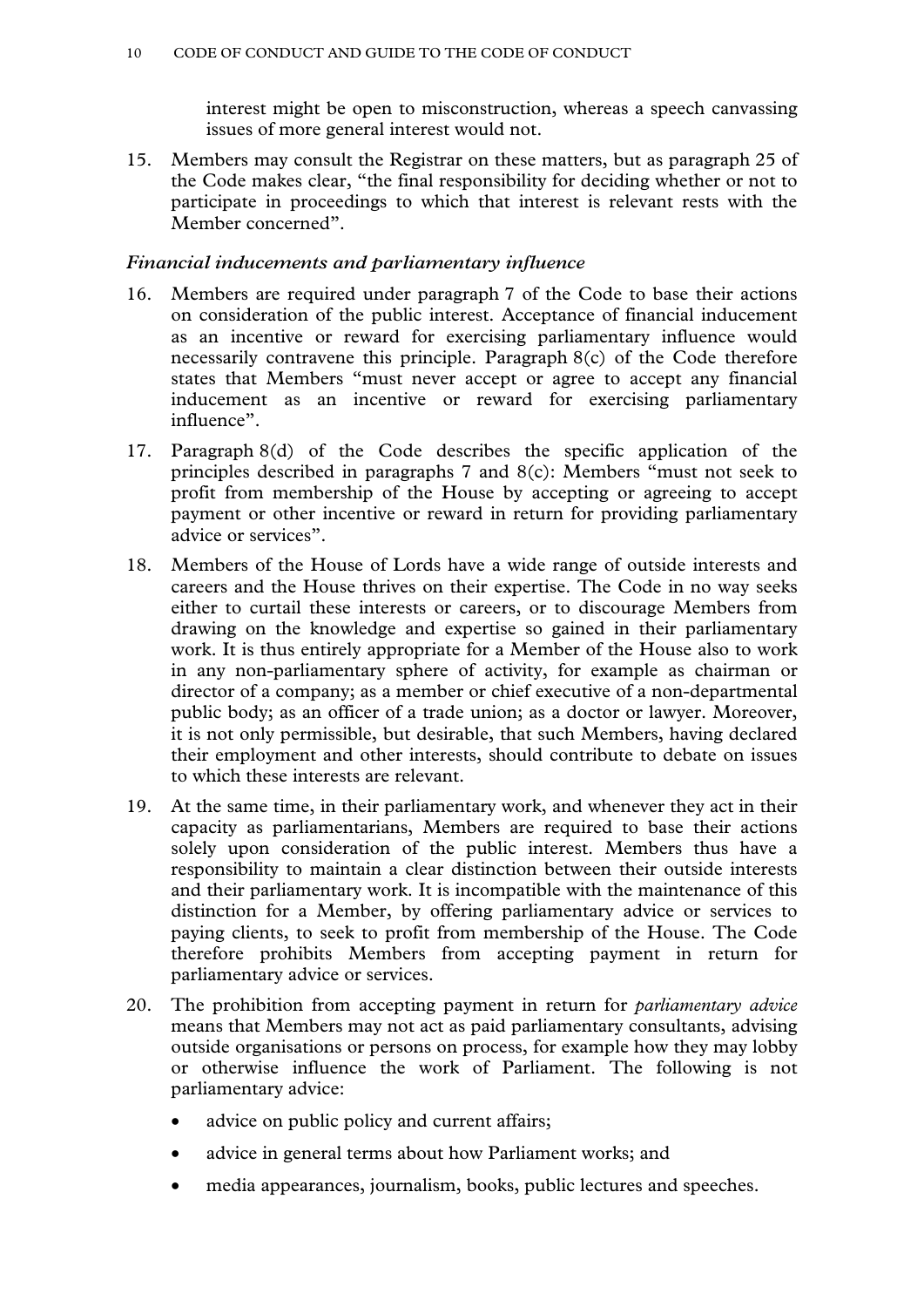- 21. Although a Member may never provide parliamentary advice in return for payment, a Member may exceptionally give parliamentary advice to an organisation or person with whom the Member has a financial interest, provided that the Member can demonstrate that:
	- he or she does not receive payment or benefit in return for the provision of parliamentary advice or services. The Member should, if challenged, be able clearly to show that the payment or benefit is provided in return for some non-parliamentary advice or service which the Member provides; the Member should, where possible, ensure that contractual agreements specifically exclude the provision of parliamentary advice or services; and
	- the payment or benefit which the Member does receive is not substantially due to membership of the House, but is by reason of personal expertise or experience gained substantially outside Parliament; and that the Member was, or would have been, appointed to the position without being a Member of the House.
- 22. The prohibition on accepting payment in return for *parliamentary services* means that Members may not, in return for payment or other incentive or reward, assist outside organisations or persons in influencing Members of either House, ministers or officials. This includes seeking by means of participation in proceedings of the House to confer exclusive benefit upon the organisation (the "no paid advocacy rule"); or making use of their position to lobby, or to help others to lobby, Members of either House, ministers or officials, by whatever means. A Member may never provide parliamentary services in return for payment or other incentive or reward (regardless of whether the Member intends to register and declare the interest).
- 23. Members may work for or hold financial interests in organisations such as representative bodies, trade associations or organisations involved in parliamentary lobbying on behalf of clients (such as public relations and law firms). However, in accordance with paragraph 8(d) of the Code of Conduct, Members themselves are prohibited from personally offering parliamentary advice or services to clients, both directly and indirectly.

# *"Paid advocacy"*

- 24. Paragraph 8(d) of the Code states that a Member "must not seek to profit from membership of the House by accepting or agreeing to accept payment or other incentive or reward in return for providing parliamentary advice or services." Paragraph 14 of the Code states that a Member "must not act as a paid advocate in any proceeding of the House; that is to say, he or she must not seek by parliamentary means to confer exclusive benefit on an outside body or person from which he or she receives payment or reward."
- 25. The "exclusive benefit" principle would mean, for instance, that a Member who was paid by a pharmaceutical company would be barred from seeking to confer benefit exclusively upon that company by parliamentary means. The way in which the benefit is conferred should be interpreted broadly. All proceedings of the House are included, for instance:
	- tabling a motion or an amendment to legislation;
	- voting in a division;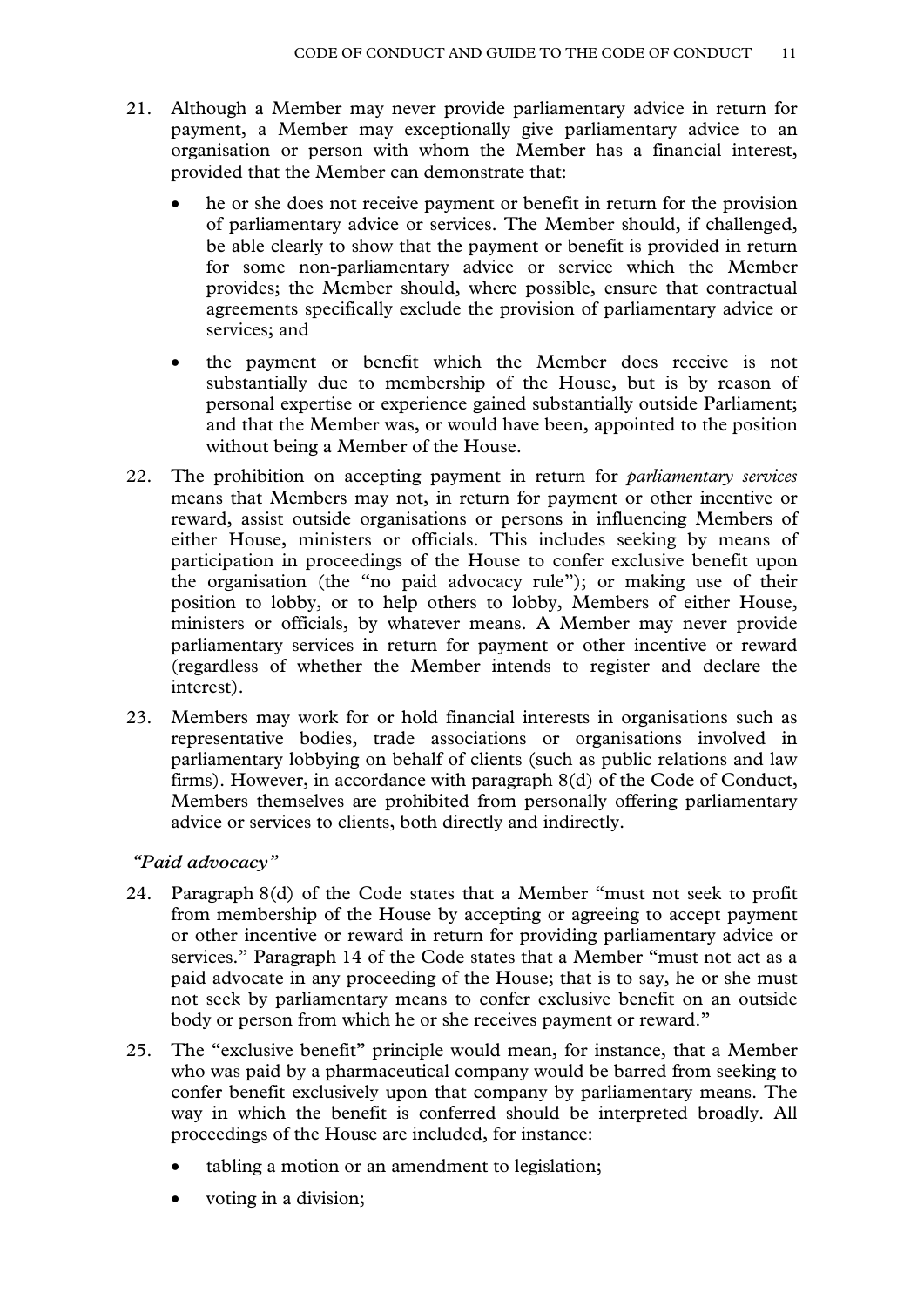- speaking in debate;
- asking written or oral questions; and
- deliberation within a select committee.
- 26. The nature of the "exclusive benefit", on the other hand, should be interpreted narrowly. The same Member would not be debarred from tabling an amendment, speaking or voting on matters relevant to, for instance, the pharmaceutical sector as a whole; National Health Service spending on drugs; or Government policy on drug licensing and patents.
- 27. The term "outside body" includes any registrable client of such a body (see below, paragraph 61).
- 28. A Member who has a financial interest in, or receives a financial benefit from, a representative organisation, such as a trade association, trade union, staff association, professional body, charity or issue-related lobby group, may not advocate measures for the exclusive benefit of that organisation or the trade, industry or interest that it represents; nor speak or act in support of a campaign exclusively for the benefit of the representative organisation or its membership (e.g. a campaign for special tax relief, or for a specific programme of development). But the Member may speak or act in support of a campaign that is of interest to the representative organisation, but is also of wider application (for instance, in the case of a charity for cancer research, a campaign for the prohibition of smoking).
- 29. A Member who seeks to confer benefit on an organisation in which he or she has a financial interest, but who considers that this does not constitute an "exclusive benefit", should make it clear in debate how he or she is acting not only in the interest of the organisation, but also the wider sector or community of which that organisation forms a part.
- 30. Paragraphs 8(c) and 8(d) of the Code (the prohibitions of payment for exercising parliamentary influence and of payment for providing parliamentary advice and services) and paragraph 14 of the Code (the prohibition of paid advocacy for exclusive benefit) do not apply to the Lords Spiritual, to Ministers of the Crown, or to Members or employees of nondepartmental public bodies (whether commercial or non-commercial in character) in relation to those specific roles. Members and employees of public boards may take part in proceedings affecting the boards of which they are Members or employees, subject to the usual rules on declaration of interests.
- 31. Paragraphs 8(c), 8(d) and 14 of the Code do not apply to Members of the House acting as counsel on behalf of clients before private bill committees or the Committee for Privileges and Conduct. Nor do they apply to Members appearing personally or on behalf of outside organisations as witnesses before select committees of either House.

## *Guidance on dealing with lobbyists*

- 32. The House has agreed the following guidance for Members on dealing with lobbyists.
- 33. The Committee on Standards in Public Life has concluded that lobbying has an important part to play in securing "the democratic right to make representations to government and to have access to the policymaking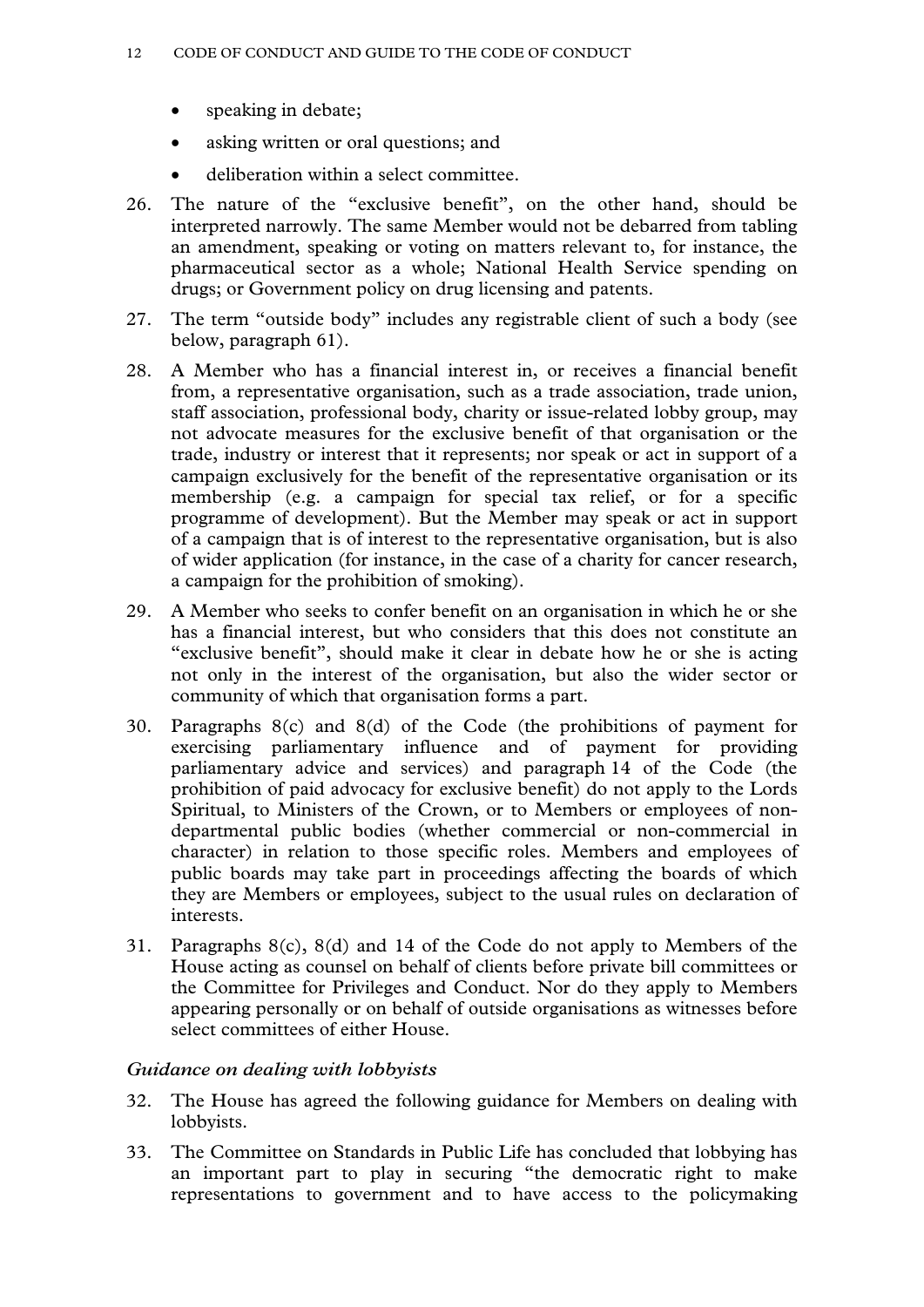process [which] is fundamental to the proper conduct of public life and the development of sound policy."3 Many organisations play an important role in informing Members of the House of Lords. However, some lobbying can give rise to a suspicion of improper influence over Parliament. Members must have regard to such public perceptions. Members' dealings with lobbyists should always be governed by the principles of integrity and openness.

34. Members should take particular care not to give the impression of giving greater weight to representations because they come from paid lobbyists; representations should be given such weight as they deserve based on their intrinsic merit. Members must in their dealings with lobbyists observe the prohibitions on paid advocacy and on the provision of parliamentary advice or services for payment or other reward. Members should decline all but the most insignificant or incidental hospitality, benefit or gift offered by a lobbyist.

## **Registration of interests**

- 35. Under the Code, Members are required to register in the Register of Lords' Interests all relevant interests. The compilation and maintenance of the Register is undertaken by the Registrar of Lords' Interests.
- 36. The purpose of the Register is to assist in openness and accountability by enabling Members to make clear what are the interests that might be thought by a reasonable member of the public to influence their actions, speeches or votes in Parliament, or actions taken in their capacity as Members of the House of Lords. The registration form specifies 10 categories of registrable interest, which are described below.
- 37. Relevant interests may be financial or non-financial. The key consideration in determining relevance in respect of both registration and declaration of an interest is that the interest might be thought by a reasonable member of the public to influence the way in which a Member of the House of Lords discharges his or her parliamentary duties. In the case of registration, this means the Member's parliamentary duties in general; in the case of declaration, his or her duties in respect of the particular matter under discussion.
- 38. A "reasonable member of the public" is taken to mean an impartial and wellinformed person, who judges all the relevant facts in an objective manner.
- 39. Members of the House of Lords are required to complete a registration form and submit it to the Registrar of Lords' Interests within one month of taking their seat. Members returning to the House at the start of a Parliament having been on leave of absence at the end of the previous Parliament are required to register interests within one month of taking the oath in the new Parliament. It is the responsibility of Members to keep their entry up-to-date by notifying changes in their registrable interests within one month of each change occurring. Failure to do so breaches the Code of Conduct. Members are encouraged to correspond with the Registrar by email: lordsregistrar@parliament.uk

 <sup>3</sup> Sixth report from the Committee on Standards in Public Life, *Reinforcing Standards: Review of the First Report of the Committee on Standards in Public Life*, Cm 4557-I, January 2000, paragraph 7.10.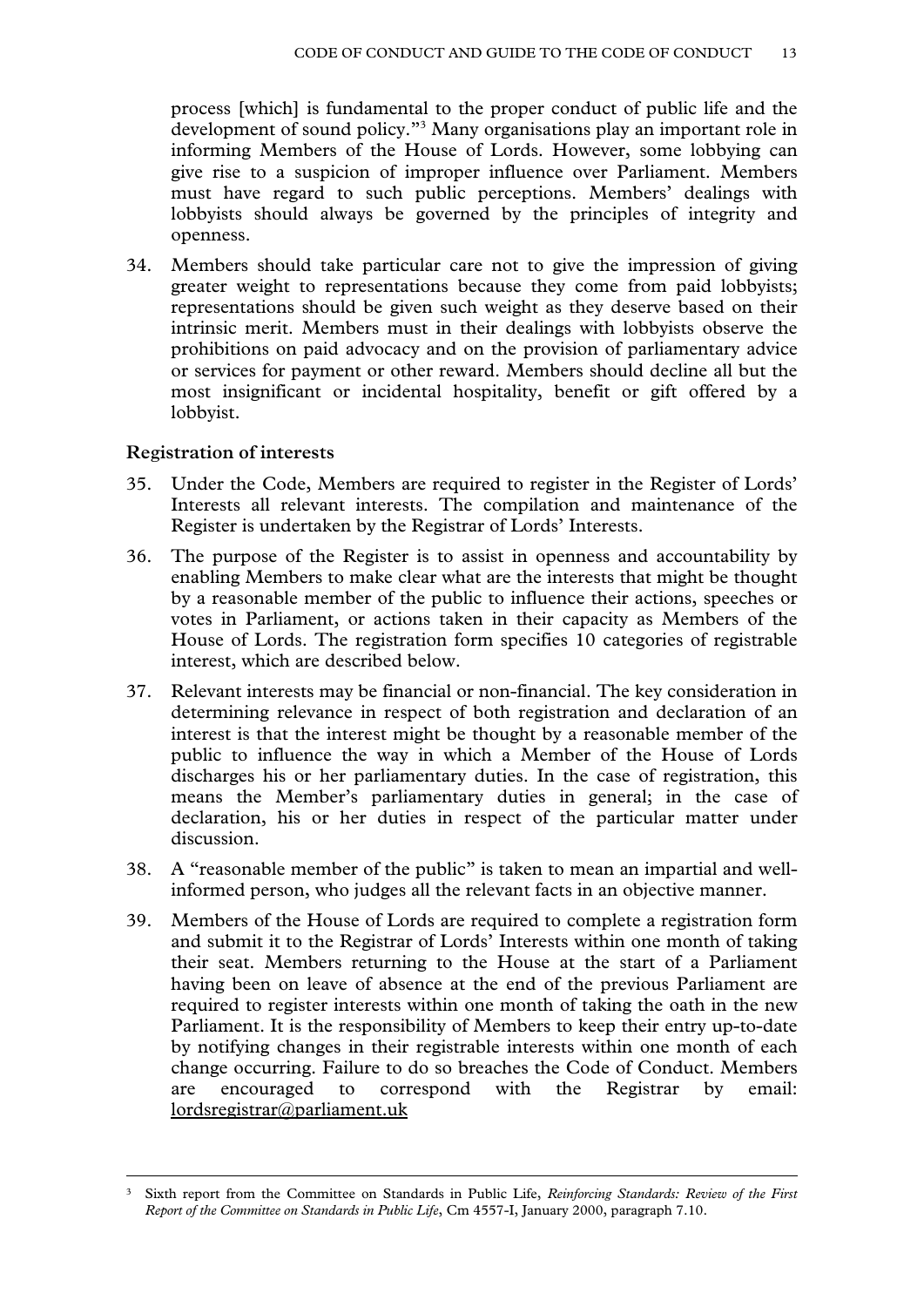- 40. Any Member having a registrable interest which has not been registered shall not undertake any action, speech or proceeding of the House (save voting) to which the interest would be relevant until they have registered the interest. In cases where Members vote in a division where they have a relevant interest which they have yet to register, they must register the interest within 24 hours of the division.
- 41. Members are responsible for making a full disclosure of their interests, and if they have relevant financial interests which do not fall clearly into one or other of the specific categories, they are nonetheless expected to register them, if necessary under category 9 (Miscellaneous financial interests).
- 42. Any reference in this Guide to a spouse includes a Member's civil partner or cohabitee. Registration of a spouse's interests is required in certain cases. However, registration of the interests of a relative or friend is not required. Members may, at their discretion, declare such interests where they consider them to be relevant to the particular matter in hand, but they are not generally relevant to a Member's parliamentary conduct as a whole and are thus excluded from the Register.
- 43. All interests stay on the Register for one year after the date on which the interest ceased.

## *The value of interests required to be registered*

- 44. All single benefits of whatever kind which fall into any of the following categories, and which exceed  $\text{\textsterling}500^4$  in value, should be registered in the appropriate category (unless a different threshold is specified in the relevant category). All benefits received from the same source in the course of a calendar year, which cumulatively amount to more than  $f<sub>1</sub>500$  in value (or, in the case of category 8,  $f(140)$ , should also be registered. When there is uncertainty as to whether a single benefit or cumulative benefits exceed the threshold, Members should err on the side of registration.
- 45. Interests below  $\angle 500$  (or the relevant threshold) in value are not required to be registered, unless a) they fall into one of various categories of nonfinancial interests for which registration is mandatory; or b) they could be thought by a reasonable member of the public to affect the way in which a Member of the House of Lords discharges his or her parliamentary duties.
- 46. If a Member considers that any benefit he or she has received, though falling below the value of  $\text{\textsterling}500$  (or the relevant threshold), should be registered, the Member should seek the advice of the Registrar. If, after taking the advice of the Registrar, the Member still considers that the interest should be registered, he or she may register it in the appropriate category.
- 47. Financial interests below  $\ell$ , 500 in value may also be declared.

# *Preparation and publication of the Register*

48. The Register is updated daily when the House is sitting, and is published online at www.publications.parliament.uk/pa/ld/ldreg.htm. This up-to-date online edition of the Register is also available in a loose leaf form for inspection by Members at the Table of the House, in the Table Office, and in the Library; and by the public in the Search Room of the Parliamentary Archives.

 <sup>4</sup> This figure will be uprated once each Parliament, in line with retail price inflation.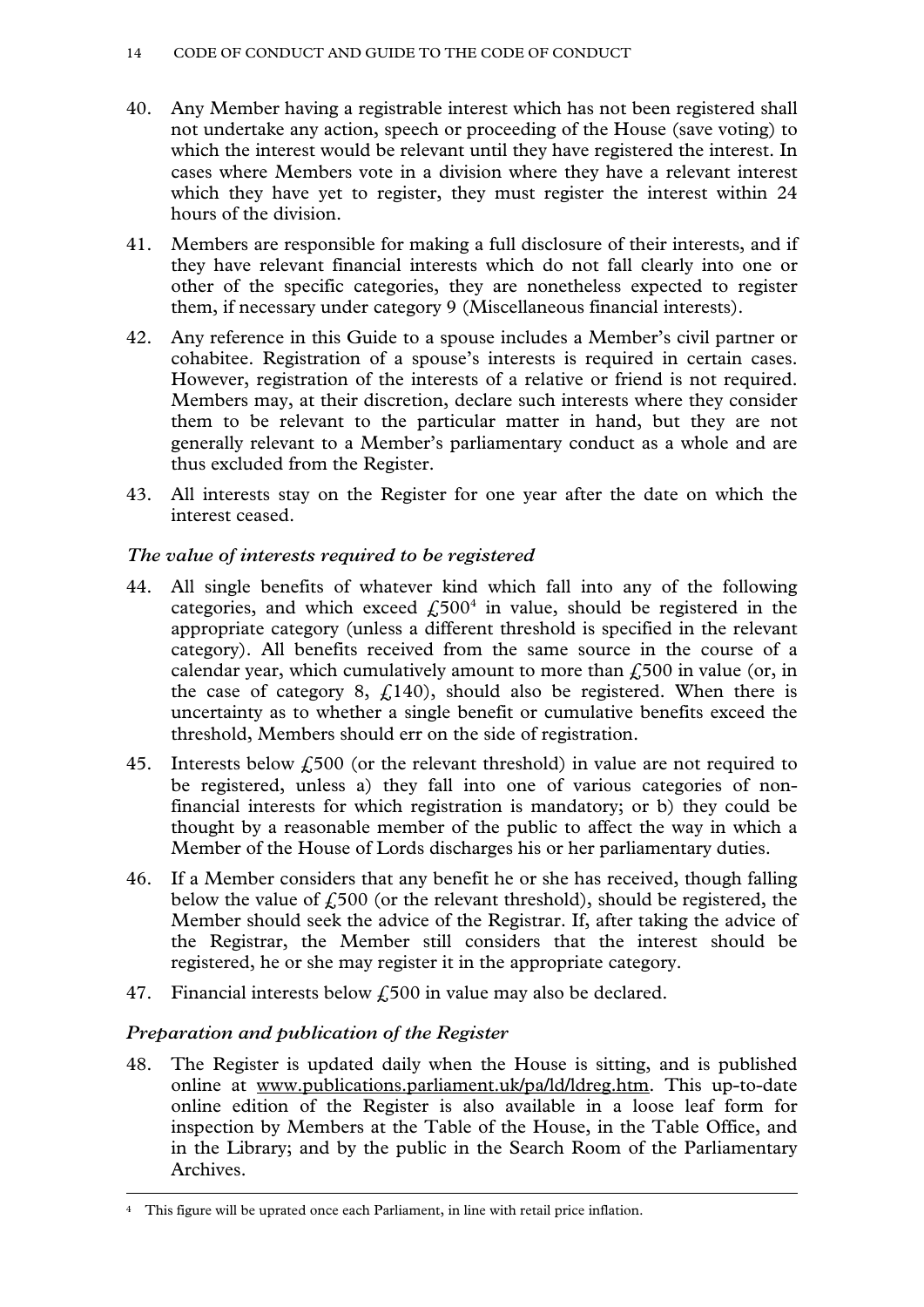#### 49. Previous editions of the Register are also available online.

#### **Categories of registrable interest**

#### *Category 1: Directorships*

*Remunerated directorships in public and private companies, including non-executive directorships, and including directorships which are not directly remunerated, but where remuneration is paid through another company in the same group.* 

- 50. In this category, and in others, "remuneration" includes not only salaries and fees, but also the receipt of any taxable expenses, allowances, or benefits, such as the provision of a company car. Members should register the name of the company in which the directorship is held and give a broad indication of the company's business, where this is not self-evident from its name. Directly remunerated directorships of companies which are not trading should be registered. Members must register under this category the precise source of each individual payment made in relation to any directorship and the nature of the work carried on in return for that payment, except where disclosure of the information would be contrary to any established professional duty of privacy or confidentiality.
- 51. In addition to any remunerated directorships, Members are required to register under this category any directorships which are themselves unremunerated but where either a) remuneration is paid through another company in the same group where the companies in question are associated; or b) the company concerned is a subsidiary of another company in which the Member concerned holds remunerated directorships. Other unremunerated directorships should be registered under category 10 (Nonfinancial interests) so that in one category or another all directorships should be registered.
- 52. The amount of remuneration in respect of interests falling within this category is not disclosed. The contract does not need to be deposited with the Registrar.

#### *Category 2: Remunerated employment etc.*

#### *Employment, office, trade, profession or vocation which is remunerated or in which the Member has any pecuniary interest.*

- 53. All employment outside the House and any sources of remuneration which do not fall clearly within any other category should be registered here. When registering employment, Members should state the employing organisation, the nature of its business (where this is not self-evident), the nature of the post that they hold in the organisation and the precise source of each individual payment made for services personally provided by the Member (except where disclosure of the information would be contrary to any established professional duty of privacy or confidentiality). "Employing organisation" includes partnerships and limited liability partnerships (LLPs).
- 54. Members who have paid posts as consultants or advisers should indicate the nature of the consultancy or advice given, for example "management consultant", "legal adviser" or "public affairs consultant". They should, in the case of public affairs consultancies, give careful consideration to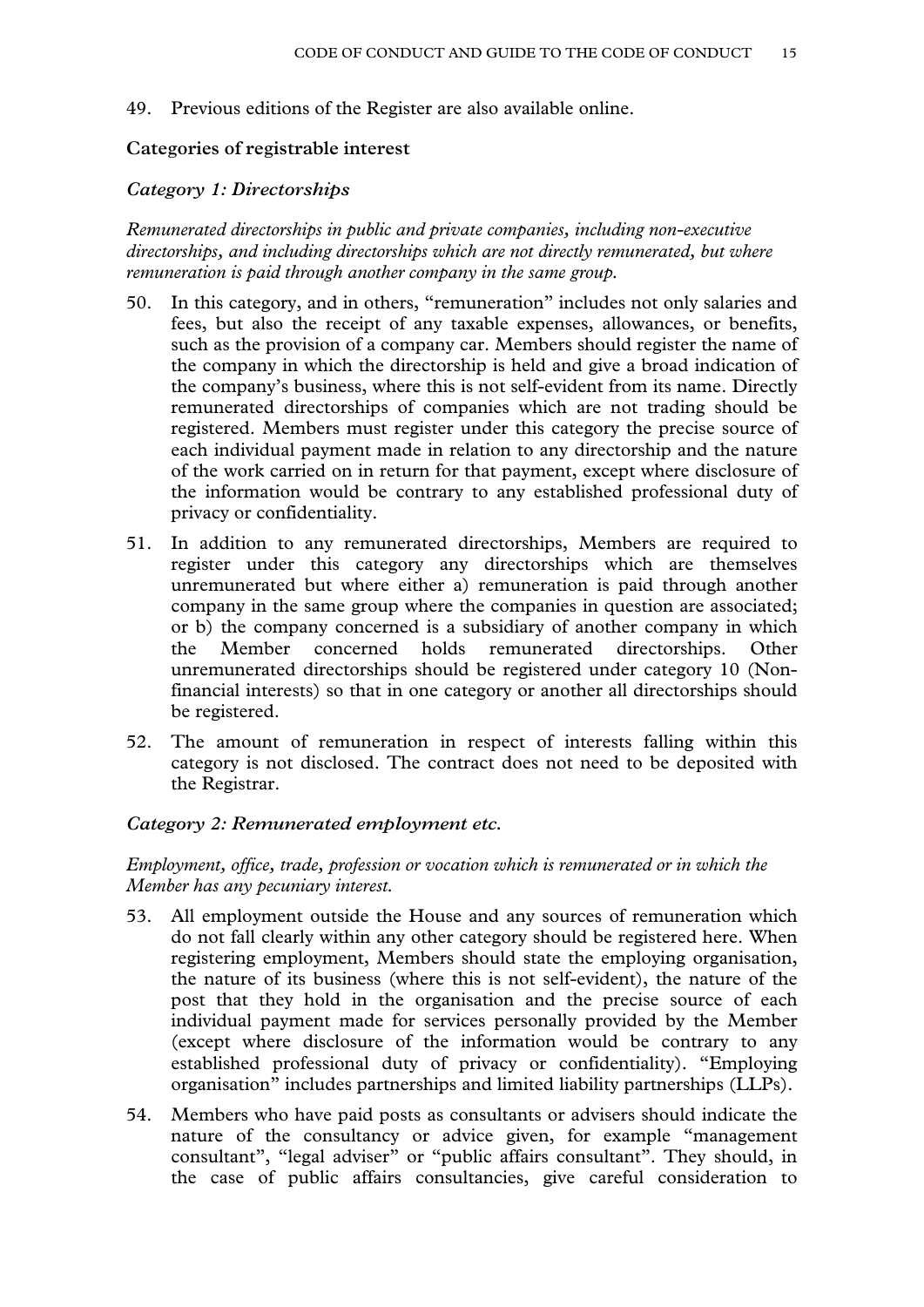paragraph 8(d) of the Code and the accompanying guidance, and should also list their clients under category 3.

- 55. Occasional income or benefits from speeches, lecturing, broadcasting or journalism which exceeds  $f(1,000)$  in the course of a calendar year from a single source should be registered under this category and the source should be identified.
- 56. Membership of Lloyd's should be registered under this category. Members who have resigned from Lloyd's should continue to register their interest as long as syndicates in which they have participated continue to have years of account which are open or in run-off. Members of Lloyd's are also required to disclose the categories of insurance business which they are underwriting.
- 57. Members who have previously practised a profession may register that profession under this category with a bracketed remark such as "[nonpractising]" after the entry.
- 58. Members are not required to register pension arrangements, unless conditions are attached to the continuing receipt of the pension that a reasonable member of the public might regard as likely to influence their conduct as parliamentarians. Such conditions attaching to pensions from European Union institutions do not normally require the pension to be registered or declared in proceedings in the House.
- 59. Membership of the House is not to be registered under this category.
- 60. The amount of remuneration in respect of interests falling within this category is not disclosed. The contract does not need to be deposited with the Registrar.

## *Category 3: Public affairs advice and services to clients*

*In respect of remunerated interests registered in categories 1 or 2, any provision to clients of public affairs advice and services.* 

- 61. The types of services covered here are those falling under the broad heading of public affairs advice and services. Where a Member receives remuneration from an organisation engaged in such work, the Member should list any of those clients with whom the Member has a continuing relationship on behalf of the organisation which could not fairly be described as immaterial. Members with an interest in this category should pay particular regard to paragraphs 16 to 23 (especially paragraph 20).
- 62. All such clients should be listed, along with a broad indication of their business, where this is not self-evident.
- 63. A Member who has clients in a professional capacity which does not relate to public affairs (for example, as an accountant, doctor or lawyer) is not required to register those clients, provided that the Member can demonstrate that the Member does not provide public affairs advice and services to the clients.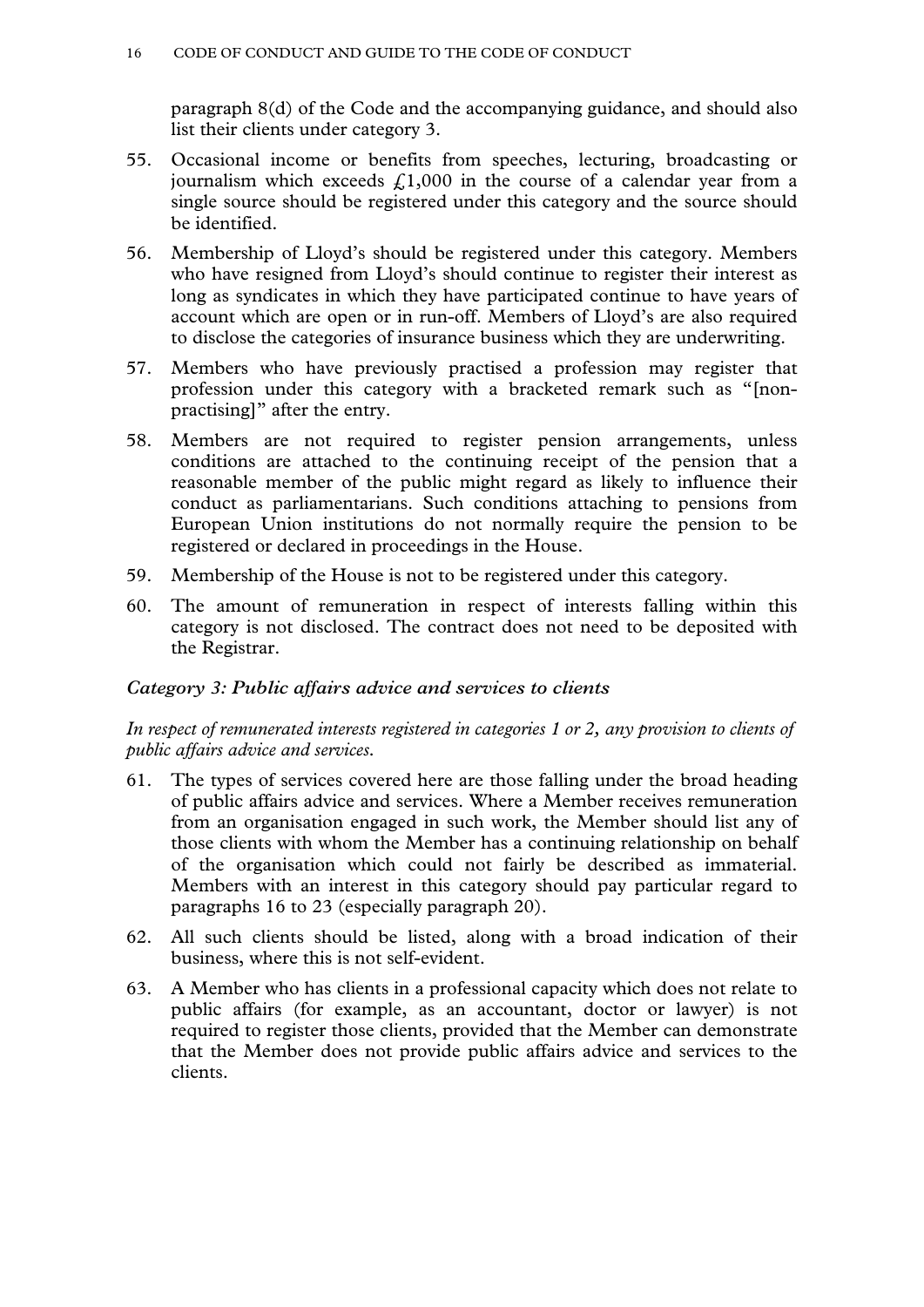#### *Category 4: Shareholdings*

*Any shareholding either a) amounting to a controlling interest, or b) not amounting to a controlling interest, but exceeding £50,000 in value.* 

- 64. Members should include all such shareholdings held, either personally, or with or on behalf of their spouse or dependent children, in any public or private company. Members should not specify the value of the shares, or the percentage of shares in a company that are owned, other than by indicating whether the shareholding falls under category 4(a) or 4(b).
- 65. For each registrable shareholding, the entry should state the name of the company and briefly indicate the nature of the company's business, where this is not self-evident.
- 66. The value of a shareholding is determined by the market price of the share on the preceding 5 April; but if the market price cannot be ascertained (e.g. because the company is unquoted and there is no market in the shares), the Member should decide whether to register it on the basis of its estimated value. Interests in shareholdings include share options.
- 67. Holdings in a collective investment vehicle (including unit trusts, investment trusts and investment companies with variable capital (ICVCs)) are not generally registrable. Members may, however, consider registration in this category in appropriate cases, such as sector-specific vehicles. Members who are beneficiaries of trusts should treat them in the same way. Holdings in blind trusts are exempt from registration.
- 68. Pensions are not in themselves registrable (see above, paragraph 58), but identifiable holdings in a self-invested personal fund, are registrable in either this category or category 5 as appropriate if of registrable value.
- 69. Shareholdings in companies the purpose of which is to own the freehold of a personal residence of a Member or of a property registered in another category are not registrable. Holdings of UK and other governments' stock, gilts, bonds, premium bonds, national savings and the like are not registrable.

#### *Category 5: Land and property*

*Any land or property a) which has a capital value of more than £250,000 (but excluding any personal residences of Members and their spouses), or b) from which an income of more than £5,000 a year is derived.* 

70. Only the nature of the property and a general indication of its location should be indicated (e.g. "farm in Norfolk", "residential holdings in Birmingham", and so on); the value of the property and the income received need not be registered. No property that is used for personal residential purposes need be registered, unless it falls under part (b).

#### *Category 6: Sponsorship*

*Any form of financial or material support received as a Member of the House of Lords, the value of which amounts to more than £500, from a single source, whether as a single donation, multiple donations, or services in kind.* 

71. This category covers sponsorship or other forms of support by companies, trade unions, professional bodies, trade associations, charities, universities, other organisations and individuals. It covers any support from which the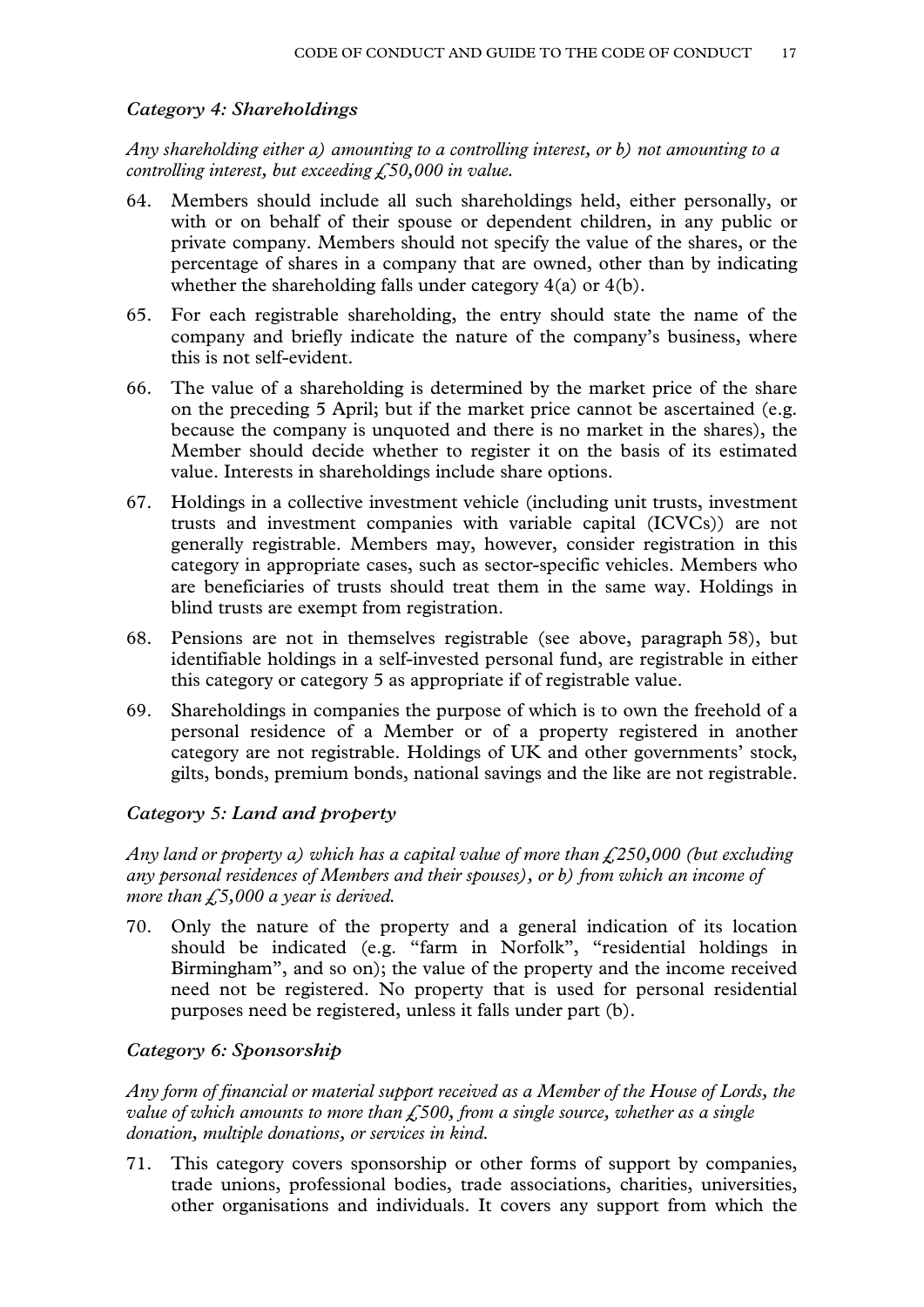Member receives financial or material benefit in his or her role as a Member of the House of Lords. The types of support which should be registered include the services of a research assistant or secretary whose salary, in whole or in part, is met by an outside organisation or individual; and the provision of accommodation.

## *Category 7: Overseas visits*

*Overseas visits made by the Member or the Member's spouse substantially arising out of membership of the House, except where the cost of the visit was wholly borne by the Member or by United Kingdom public funds.* 

- 72. Members should enter in the Register the date, destination and purpose of the visit and the name of the government, organisation or individual which met the cost. Where only part of the cost was borne by an outside source (for example the cost of accommodation but not the cost of travel), those details should be stated briefly. When an overseas visit was arranged by a registered all-party or parliamentary group or by a party backbench group, it is not sufficient to name the group as the sponsor of the visit: the government, organisation or person ultimately meeting the cost should be specified.
- 73. The following categories of visit, together with any hospitality associated with such a visit and available to all participants, are exempt from registration:
	- Visits which are paid for by, or which are undertaken on behalf of, Her Majesty's Government, or which are made on behalf of an international organisation of which the United Kingdom Government is a Member;
	- Visits abroad with, or on behalf of, a select committee of the House, including a joint committee;
	- Visits undertaken on behalf of, or under the auspices of, the Commonwealth Parliamentary Association, the Inter-Parliamentary Union, the British–Irish Parliamentary Assembly, the British American Parliamentary Group, the Council of Europe, the Westminster Foundation for Democracy, the NATO Parliamentary Assembly or the OSCE Parliamentary Assembly;
	- Peers' Representative Travel, paid for by the House of Lords Overseas Office;
	- Official travel by the Lord Speaker or her representative;
	- Visits to European Union parliaments and institutions paid for by the House on the authority of the Clerk of the Parliaments;
	- Visits arranged and paid for wholly by a political party;
	- Visits paid for wholly by an institution of the European Union or by a political group of the European Parliament.
- 74. Visits which are unconnected with membership of the House (e.g. those made as part of the Member's employment or profession), or the cost of which does not exceed  $f<sub>1</sub>500$  in value, are also exempt from registration.
- 75. An entry made in this category will remain on the Register for a period of one year from the date on which the visit was made.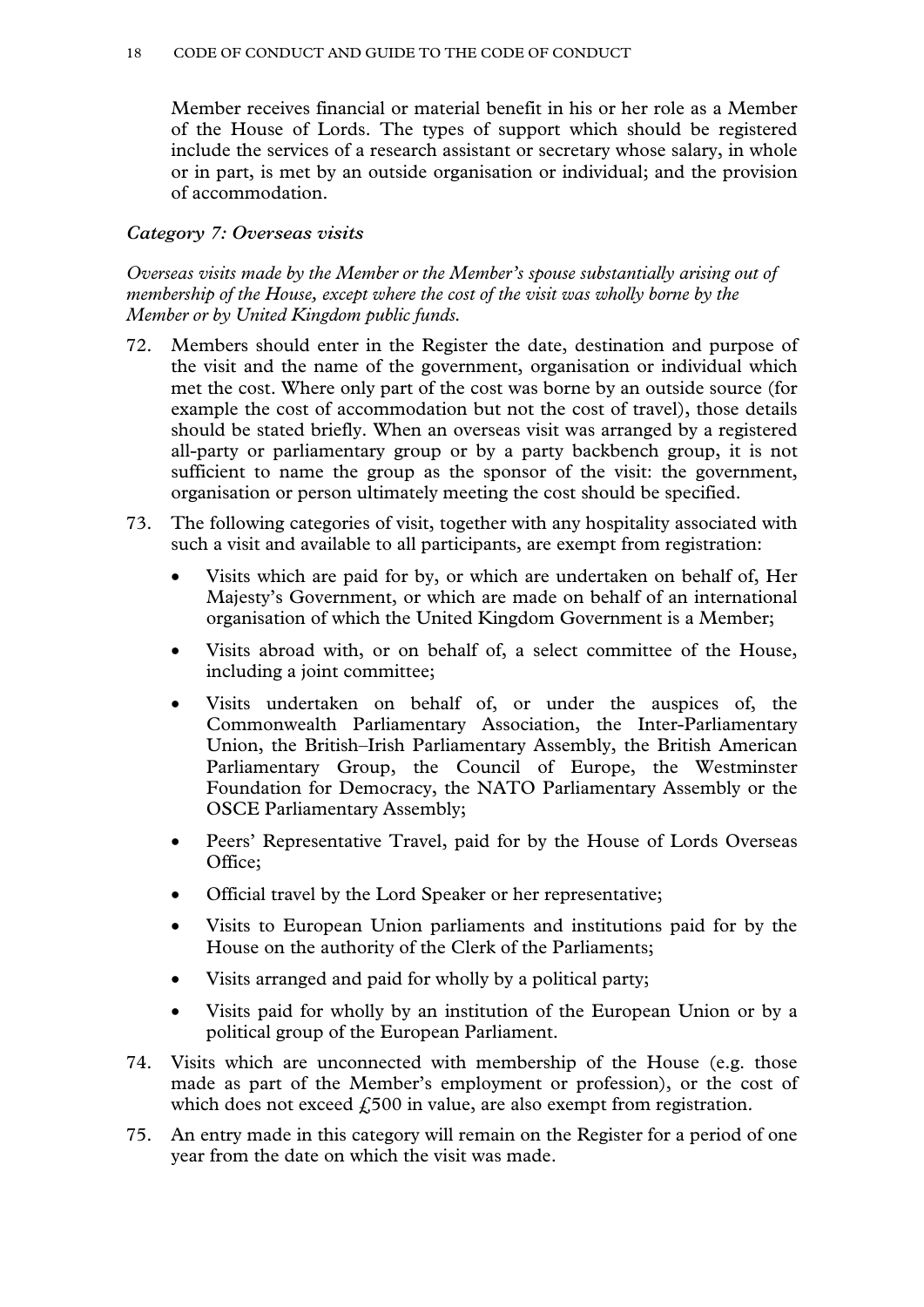#### *Category 8: Gifts, benefits and hospitality*

*Any gift to the Member or the Member's spouse or partner, or any other material benefit, of a value greater than £140, from any company, organisation or person, within the UK or overseas, which relates substantially to membership of the House.* 

- 76. Any gift, or other benefit, which relates substantially to membership of the House and which is either given free of charge, or provided at a cost below that generally available to Members of the public, should be registered whenever the value or potential value of the gift or benefit is greater than £140, unless the Member gives the gift to charity within the period required for registration. Benefits include loans, tickets to cultural and sporting events, hospitality, travel and accommodation upgrades. The date of receipt should also be registered. A gift or benefit available to all Members should not be registered.
- 77. Gifts and other benefits from the same source in the course of a calendar year the gift of which depended substantially on membership of the House and which cumulatively are of a value greater than  $\frac{1}{4}$  should be registered, even if each single gift or benefit is of lesser value.
- 78. Hospitality provided by Her Majesty's Government, any of the devolved institutions in Scotland, Wales or Northern Ireland, the Greater London Authority, local authorities, non-departmental public bodies or health authorities, is exempt from registration.
- 79. Gifts and material benefits that do not relate substantially to membership of the House are exempt from registration.
- 80. Gifts and material benefits should be registered within one month of receipt; the entry will remain on the Register for a period of one year from the date of receipt.
- 81. Gifts received by the Lord Speaker in connection with the performance of her public duties are registered separately, irrespective of value, in a register maintained by her private office.

#### *Category 9: Miscellaneous financial interests*

*Any relevant financial interest not falling within one of the above categories, but which might be thought by a reasonable member of the public to influence a Member's parliamentary conduct.* 

82. The purpose of this category is to enable Members to enter in the Register any financial interests of a value greater than  $f<sub>1</sub>500$  that they consider to be relevant, but which do not obviously fall within any of the other categories. The advice of the Registrar should be sought before entering any interest in this category.

#### *Category 10: Non-financial interests*

- 83. Certain non-financial interests may reasonably be thought to affect the way Members of the House of Lords discharges their public duties, and must therefore be registered in this category. The following non-financial interests are always relevant and therefore must be registered:
	- (a) Unremunerated directorships or other regular employment;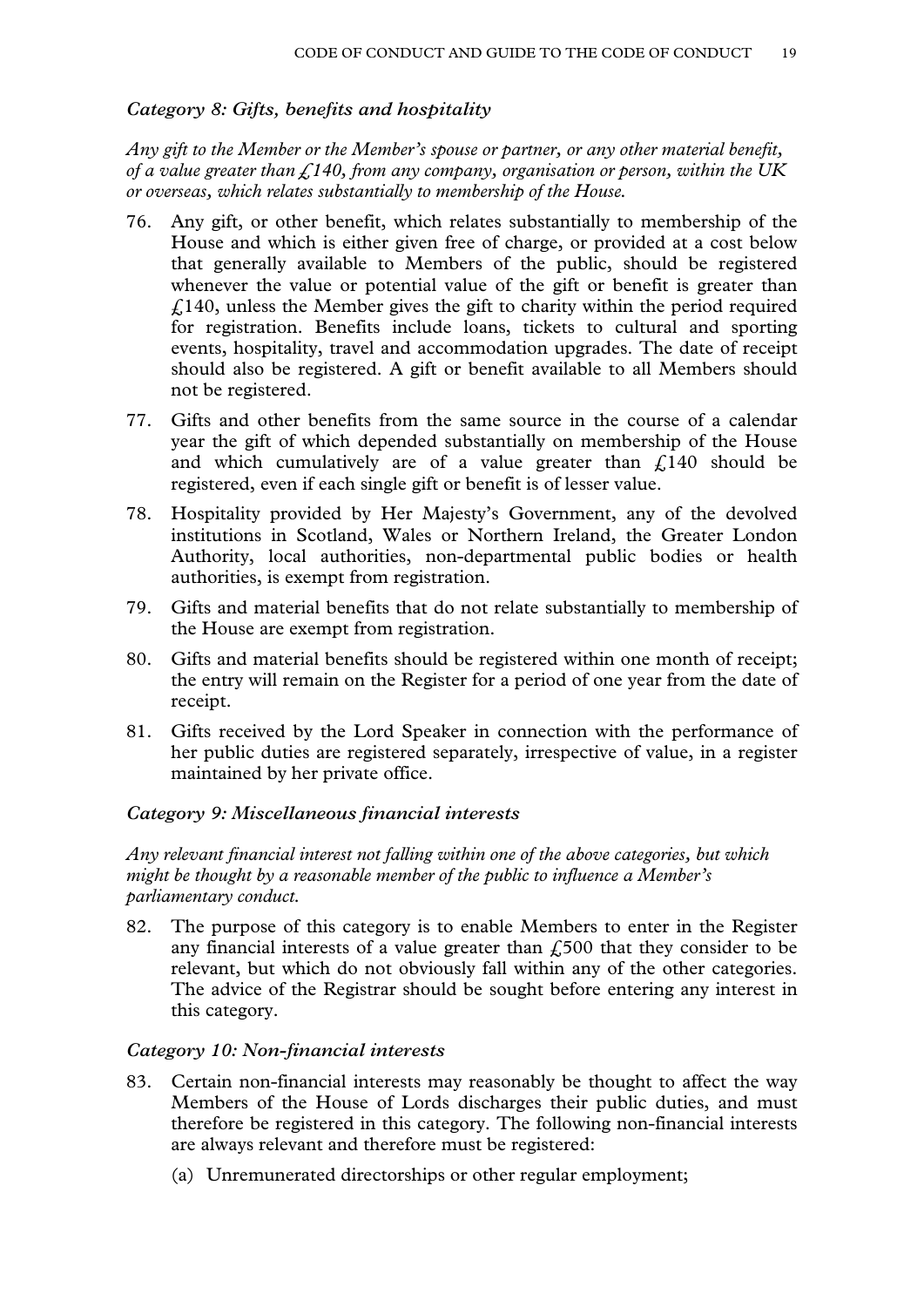- (b) Membership of public bodies such as hospital trusts, the governing bodies of universities, colleges or schools, local authorities and other spheres of government;
- (c) Trusteeships of museums, galleries or similar bodies;
- (d) Acting as an office-holder or trustee in pressure groups or trade unions; and
- (e) Acting as an office-holder or trustee in voluntary or not-for-profit organisations.
- 84. Other non-financial interests are not normally registered, though it may be necessary in certain circumstances to declare them. Such interests include: other trusteeships, for example of private estates; unpaid ordinary membership of voluntary organisations or pressure groups; membership of churches or other religious bodies or organisations. The Registrar is available to advise Members in cases of uncertainty.
- 85. The following posts should not be registered: honorary fellowships in colleges and universities; offices in political parties; patrons; *ex officio* positions in voluntary organisations (for instance, those held by the Lords Spiritual). There may however be occasions on which such interests should be declared.

## **Declaration of interests**

- 86. The Code of Conduct states that Members must "declare when speaking in the House, or communicating with ministers or public servants, any interest which is a relevant interest in the context of the debate or the matter under discussion."
- 87. This provision should be interpreted broadly. Thus "speaking in the House" covers Members' participation in the work of select committees of the House. "Public servants" includes servants of the Crown, civil servants, employees of government agencies or non-departmental public bodies, and members, officers and employees of local authorities or other governmental bodies.
- 88. However, the provision should also be read in the context of paragraph 3(a) of the Code, which states that "the Code does not extend to Members' performance of duties unrelated to parliamentary proceedings, or to their private lives". Where a Member writes to a Minister or other public servant in a private capacity, about matters unrelated to public policy or to parliamentary proceedings, no declaration is required.

## *Differences between registration and declaration*

89. The House has two distinct but related methods for the disclosure of the relevant interests of its Members: registration of interests in a Register which is open for public inspection; and declaration of interest in the course of debate in the House and in other contexts (for instance, when communicating with ministers). The main purpose of the Register is to give public notification on a continuing basis of those interests held by Members that might reasonably be thought to have a general influence upon their parliamentary conduct or actions. The main purpose of declaration of interest is to ensure that fellow Members of the House, ministers, officials and the public are made aware, at the point at which the Member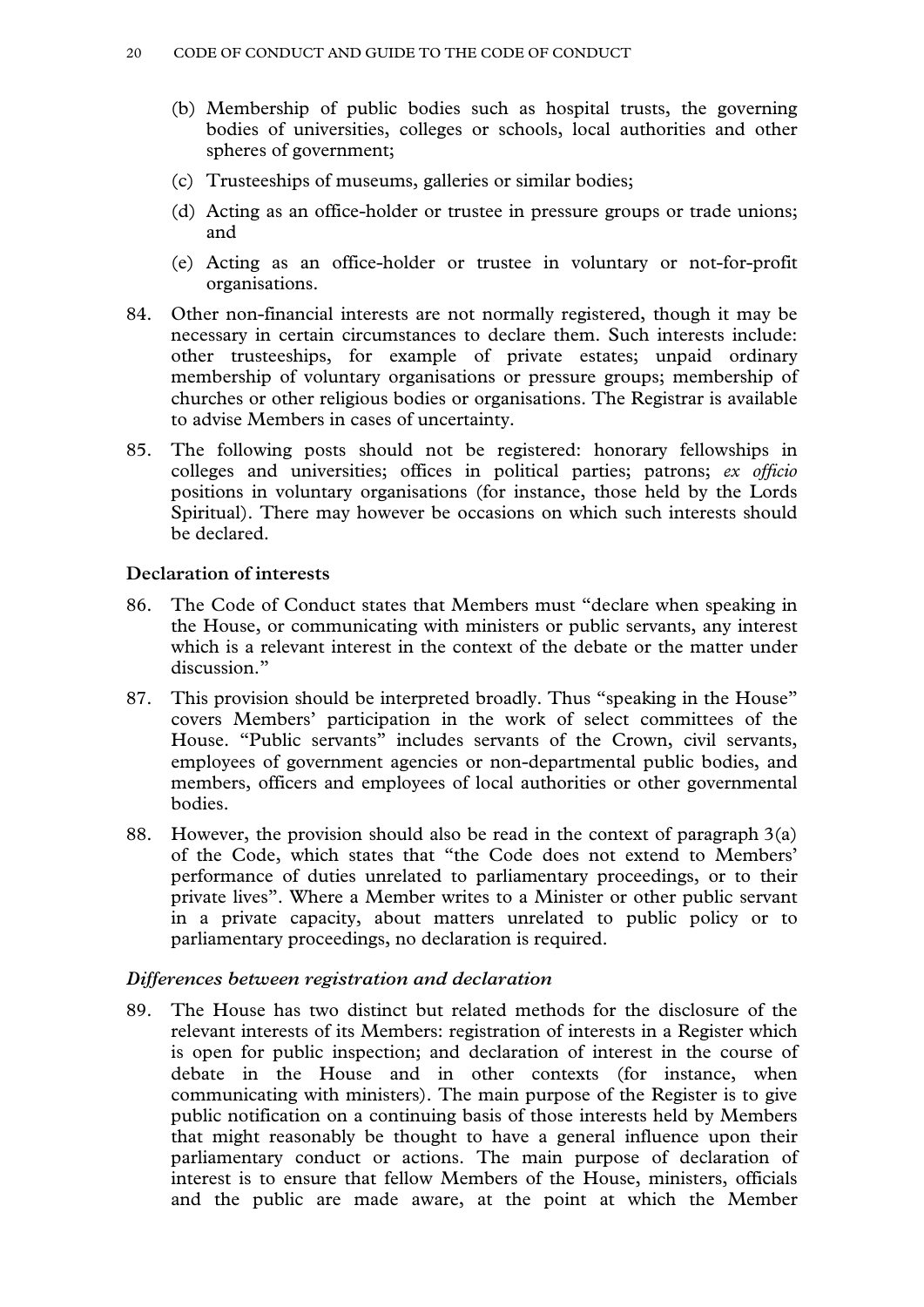participates in proceedings of the House or otherwise acts in a parliamentary capacity, of any present or expected future interest that might reasonably be thought relevant to that particular action by the Member.

90. Thus declaration, like registration, is compulsory. Moreover, given the wide range of issues that may be the subject of debate, the duties imposed on Members in respect of declaration are in some respects broader than those in respect of registration. However, whereas Members are required by the Code of Conduct to publish all interests that might be thought to have a general influence upon their conduct in the Register, Members are under no obligation to speak in the House, or to communicate with Ministers or public servants. Thus the duty to declare relevant interests, while it is broader than the duty of registration, is ultimately subject to the Member's decision to speak in a debate or write to a Minister or public servant.

#### *Form of declaration*

- 91. Members should declare interests briefly, usually at the beginning of their speech. Declarations should wherever possible be comprehensible, specific and unambiguous, without either demanding prior knowledge of their audience or requiring reference to other documents. Members should not normally make a declaration simply by referring to "my interests which are published in the Register".
- 92. An exception to the rule in the preceding paragraph may be made at oral questions or other time-limited proceedings, where it may be for the convenience of the House that Members should not take up time by making lengthy or repeated declarations of interest. On such occasions a brief reference to the published Register may be appropriate, but this only suffices for registered interests.
- 93. Members should not take up the time of the House, particularly during timelimited proceedings, by declaring trivial, frivolous or irrelevant interests. They should bear in mind that the test of relevance is "whether the interest might be thought by a reasonable member of the public to influence the way in which a Member of the House of Lords discharges his or her parliamentary duties" (Code, paragraph 11). The test of whether to declare is that set by the Code of Conduct and this Guide and not what other Members declare in debate.
- 94. The subject-matter against which the relevance of an interest must be judged is normally the item of business as it appears on the order paper. Thus in the case of a bill, the subject-matter is the bill as a whole. A full declaration of any interests relevant to a bill should be made at least on the occasion of the Member's first intervention at each stage of the bill's progress. Repetition of declarations of interest within committee and report stage is unnecessary. There may however be circumstances in which a further declaration is appropriate, for example if an interest which is tangential to the bill as a whole nevertheless has a strong relevance to a particular amendment.

#### *Potential or future interests*

95. For the purposes of declaration of interests, relevant interests include future interests, that is to say interests where a Member's expectation has passed beyond vague hope or aspiration and reached the stage where there is a clear prospect that the interest will shortly arise.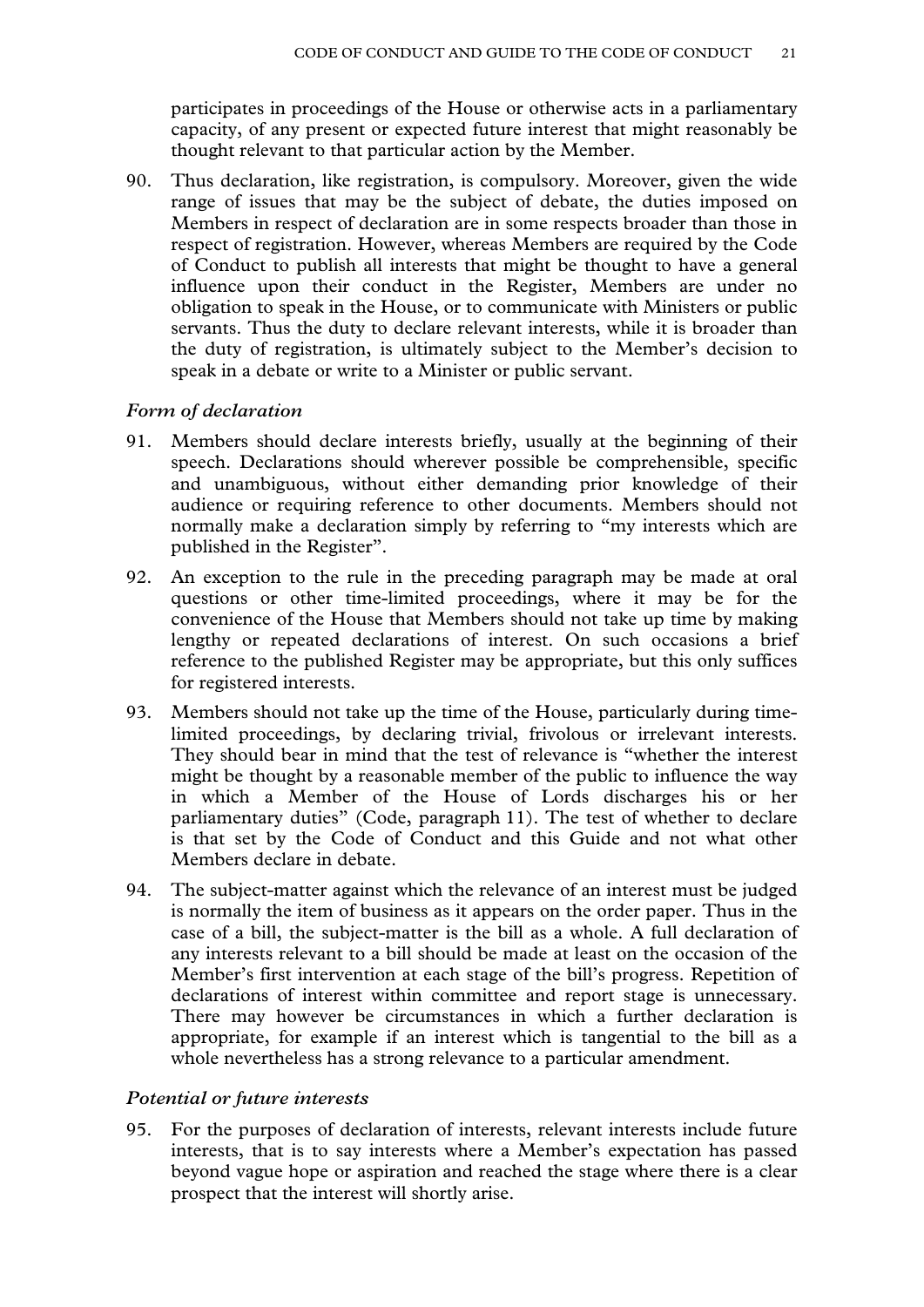## **Select committees**

- 96. A Member serving on a select committee should declare any interests relevant to an inquiry or any other activity undertaken by that committee. The declaration should be made in writing to the committee clerk, and orally the first time the Member speaks in public in the inquiry. A list of declared relevant interests is also published as an appendix to the committee's report.
- 97. The principles governing participation, described in paragraphs 12–15 above, apply also to participation in the work of select committees. Members should consider carefully whether to take part in an inquiry if they have a direct, relevant, financial interest which goes to the heart of the subject of the inquiry.
- 98. Further advice on select committee work should be sought from the committee clerk in the first instance.

## **Written notices**

- 99. Members are required to draw attention to the existence of a relevant registered interest when tabling the following types of business:
	- Questions (for oral answer, written answer or for short debate);
	- Motions (including amendments to motions).
- 100. The responsibility for drawing attention to any relevant registered interest rests with the Member concerned:
	- The Member must notify the staff of the Table Office of any relevant registered interest before tabling any item of business;
	- If the Member has such an interest, he or she must also specify which registered interest is affected.
- 101. When such an interest exists, the symbol "[I]" is printed after the Member's name in *House of Lords Business*. The Table Office then arranges for the publication of the interest by means of the online version of *House of Lords Business.*
- 102. If a Member has a registrable interest which is yet to be registered, and wishes to table business to which that interest is relevant, the Member should register the interest before tabling the business, $5$  so that it appears in the online Register of Lords' Interests in advance of publication of *House of Lords Business.*
- 103. An indication in *House of Lords Business* and on the order paper of the existence of a relevant registered interest does not affect a Member's duty to declare relevant interests orally, for instance when asking an oral question or moving a motion in the House or in Grand Committee.

## **Financial support**

104. Members of the House may claim a daily fee for attendance and a number of reimbursement expenses to support them in their parliamentary work. The House Committee is responsible for proposing rules on the financial support available to Members, which are reported to and agreed by the House. The available support and the rules are set out in the *Guide to financial support for* 

 <sup>5</sup> See paragraph 40 above.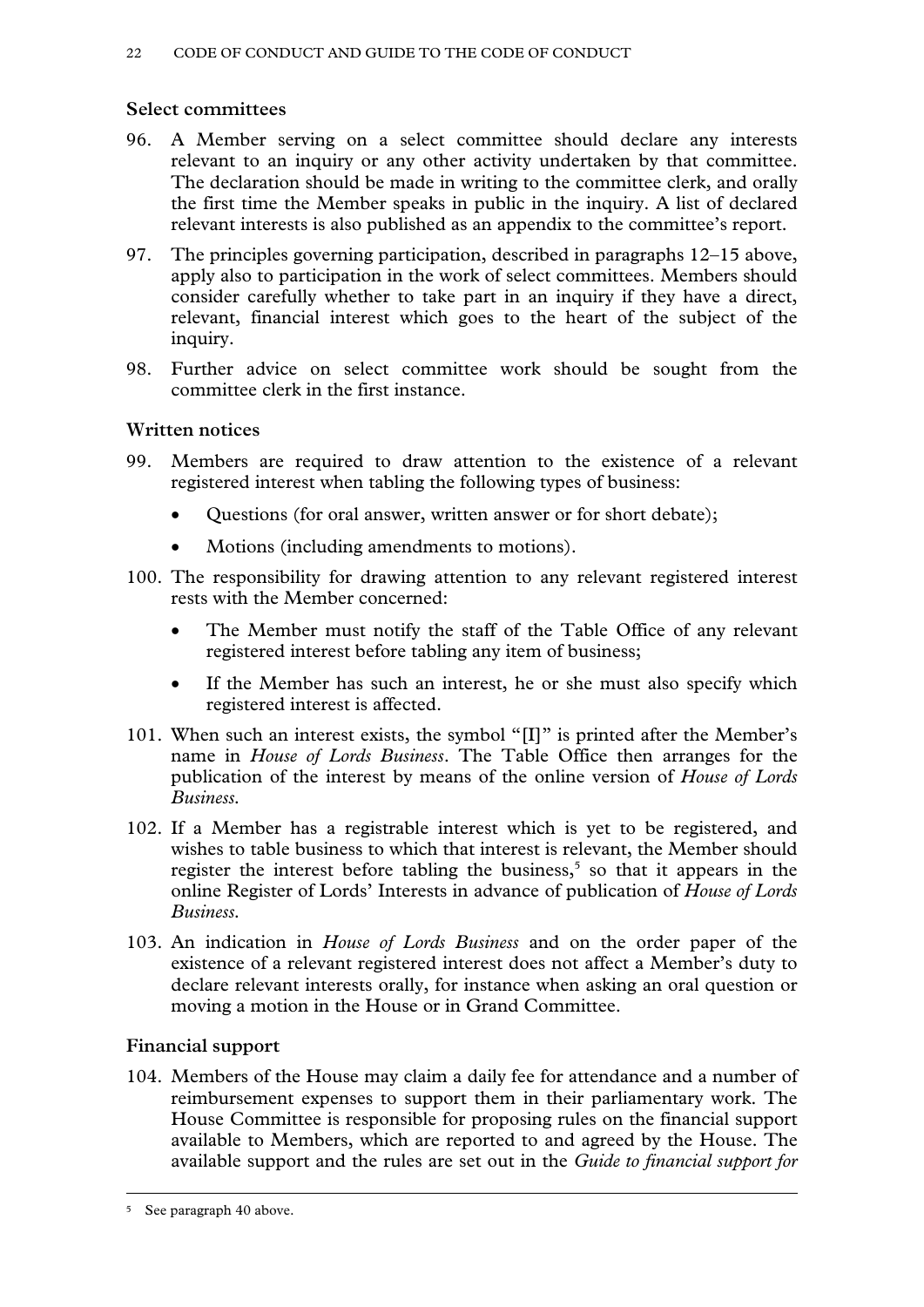*Members*. Paragraph 10(c) of the Code of Conduct states that Members shall "act in accordance with any rules agreed by the House in respect of financial support for Members". A breach of such rules therefore constitutes a breach of the Code of Conduct and could lead to an investigation by the House of Lords Commissioner for Standards. The Finance Director is responsible for the administration of the scheme. Any Member may seek the written advice of the Finance Director before determining what use to make of the scheme. The responsibility for deciding what use to make of the scheme rests with the Member concerned.

#### **Use of facilities and services**

105. The House provides various facilities and services for Members, most of which are paid for in full or subsidised by the public purse. These facilities and services are provided primarily to support Members in their parliamentary work. The domestic committees are responsible for proposing rules on the use of facilities by Members, and the key ones are reported to and agreed by the House. Paragraph  $10(c)$  of the Code of Conduct states that Members shall "act in accordance with any rules agreed by the House in respect of … the facilities of the House". A breach of such rules therefore constitutes a breach of the Code of Conduct and could lead to an investigation by the House of Lords Commissioner for Standards. The rules on the use of facilities which have been agreed by the House are set out in two House Committee reports<sup>6</sup> which are in the *Handbook on facilities and services for Members and their staff*. These reports also identify which official is responsible for the provision of each facility or service; a Member who acts on the advice of that official in determining what use to make of a facility satisfies fully the requirements of the Code of Conduct in that regard.

#### **Enforcement**

106. The House of Lords is self-regulating and it is desirable for any Member who considers that another Member may be in breach of the Code promptly to draw it to the attention of the Member concerned.

#### *The House of Lords Commissioner for Standards*

107. The House of Lords Commissioner for Standards may investigate alleged breaches of the Code, the rules governing Members' financial support and the rules governing the use of parliamentary facilities and services. A complaint made by a third party is the usual basis for the Commissioner to start an investigation. In exceptional circumstances however, and with the agreement of the Sub-Committee on Lords' Conduct, he may start an investigation in the absence of a complaint, either at the request of the Member concerned, or if by other means he becomes aware of evidence sufficient to establish a *prima facie* case that the Code of Conduct has been breached.

## *Making a complaint*

108. If the complainant is a Member of the House of Lords, the complaint should be raised in the first instance with the Member complained against, or otherwise with that Member's party Leader or Chief Whip, or with the

 <sup>6</sup> House Committee, *Banqueting rules* (1st Report, Session 2014–15, HL Paper 8) and *Rules Governing the Use of Facilities* (2nd Report, Session 2009–10, HL Paper 47).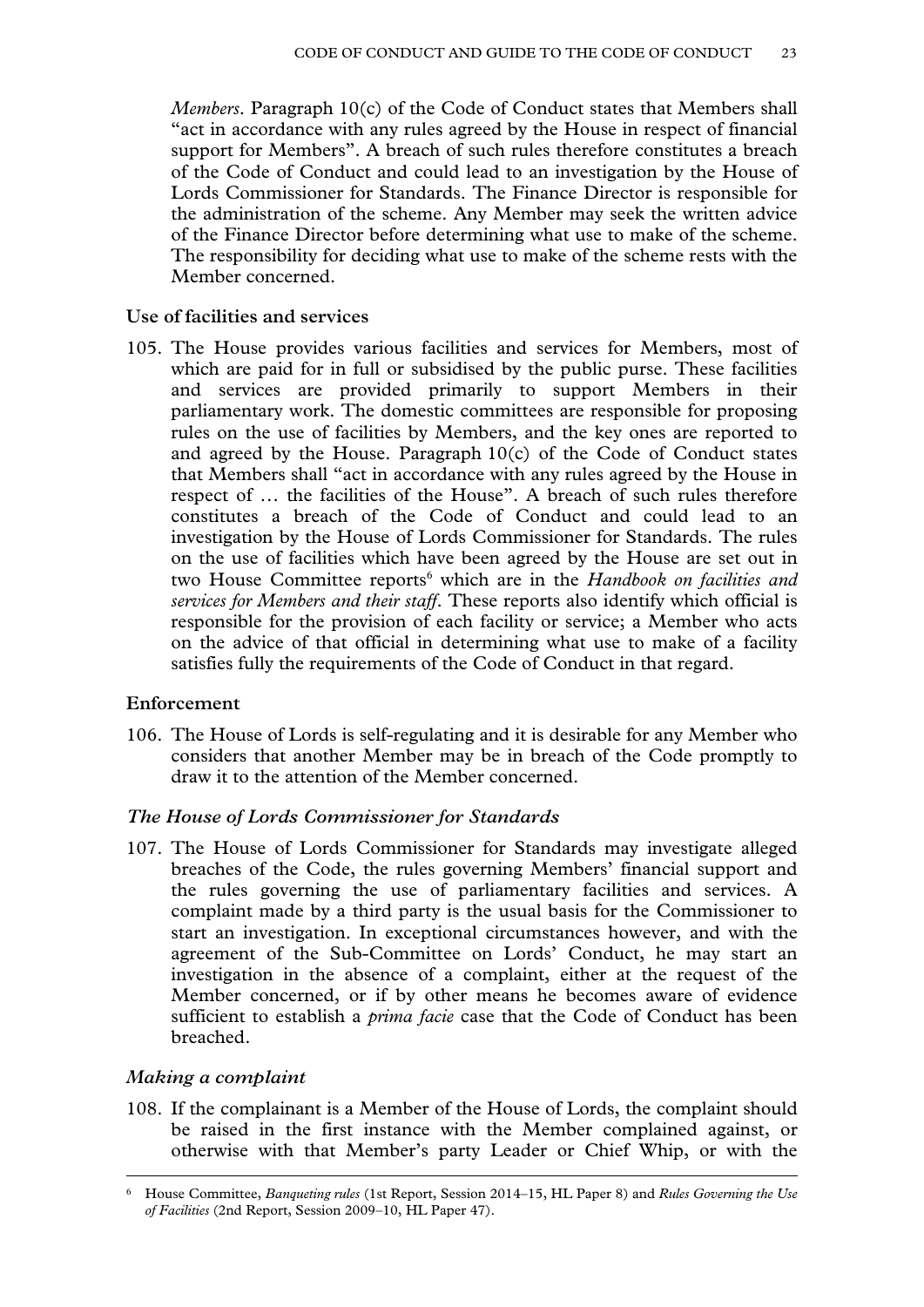Convenor of the Crossbench Peers. Non-Members wishing to make a complaint should normally first make their dissatisfaction known to the Member concerned and give the Member an opportunity to respond.

109. Any complaint alleging that a Member of the House of Lords has breached the Code of Conduct, whether made by another Member of the House of Lords or by someone outside the House, should be sent in writing to:

The House of Lords Commissioner for Standards House of Lords London SW1A 0PW

- 110. Complaints submitted by telephone or email will not be considered. The complainant should give a postal address, telephone number and, if available, email address for subsequent communication. The complainant must make clear in what respect the Member may have breached the Code of Conduct and must supply as much evidence as the complainant can in support of the complaint.
- 111. In the interests of natural justice, the specific allegation should be made to the Commissioner in private and not publicised until the complaint has been finally determined.

## *Preliminary assessment*

- 112. The Commissioner conducts a preliminary assessment of all complaints. The Commissioner will not without good reason consider either anonymous complaints or ones where the complainant is not prepared to have his name and complaint disclosed to the Member whose conduct is criticised. He screens out complaints which fall outside the scope of the Code. He may choose not to consider complaints which are clearly trivial or vexatious, or which substantially repeat allegations which have already been the subject of inquiry (unless there is significant fresh evidence in their support). In making his preliminary assessment, the Commissioner considers the criteria set out in the following two paragraphs.
- 113. Matters falling within the Commissioner's remit include:
	- failure to register relevant interests;
	- failure to declare relevant interests in the course of parliamentary business including committee proceedings;
	- breach of the rules on financial inducements and parliamentary influence and on paid advocacy;
	- breach of the rules on the use of facilities and services and on financial support; and
	- breach by Members' staff of the Code of Conduct for Members' Staff.
- 114. Matters not falling within the Commissioner's remit include:
	- policy matters or a Member's views or opinions;
	- the funding of political parties;
	- alleged breaches of the separate code governing the conduct of Government Ministers as Ministers; and
	- Members' non-parliamentary activities.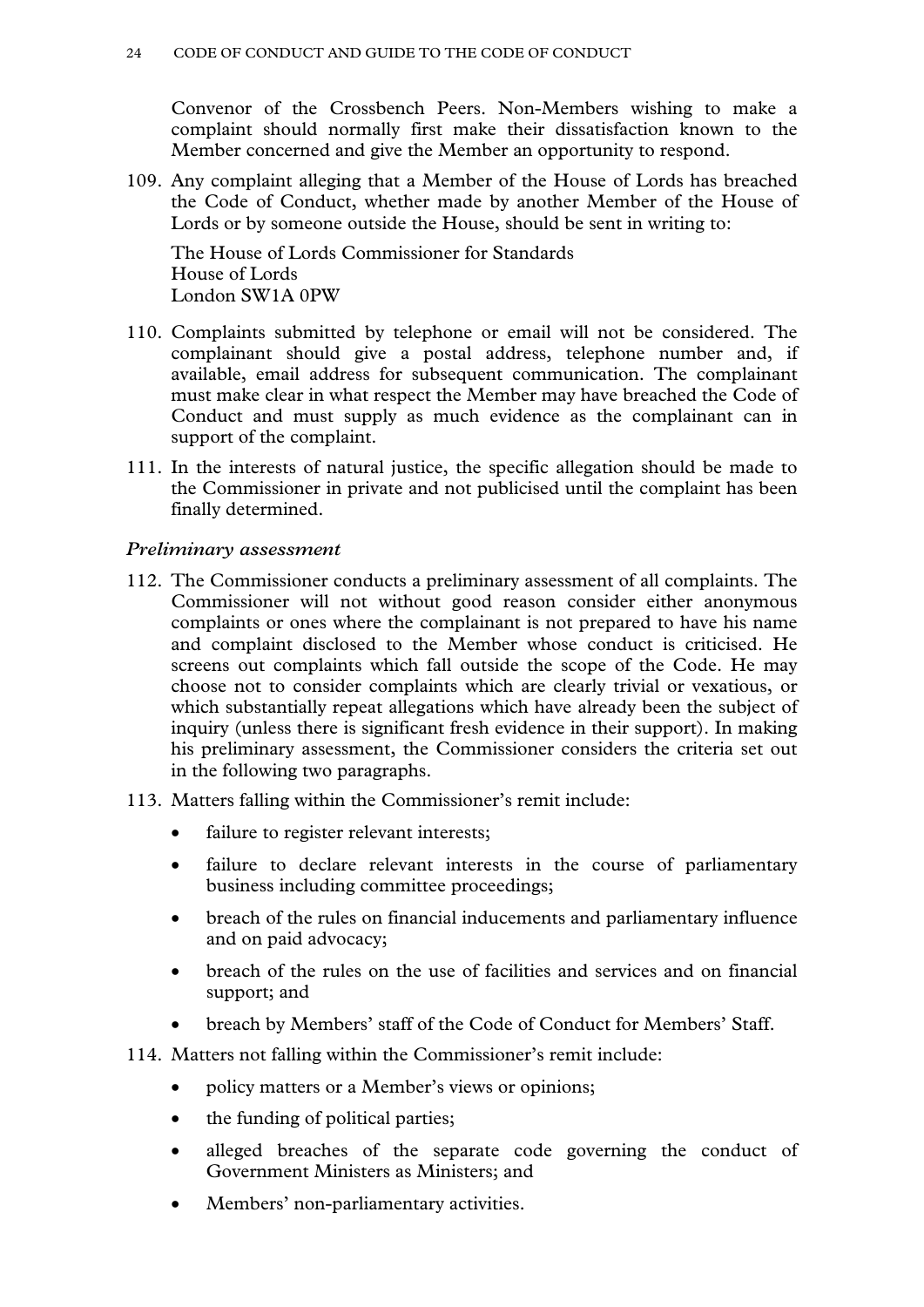- 115. The complaint must usually be made within four years of the conduct complained of. In exceptional circumstances the Commissioner may investigate conduct which occurred more than four years before a complaint is made, provided that the Sub-Committee on Lords' Conduct agrees and that it is satisfied that there is a strong public interest in the matter being investigated.
- 116. The complaint must also be supported by evidence sufficient to establish a *prima facie* case that the Code has been breached.
- 117. The police and other agencies investigate allegations of criminal misconduct and the Commissioner will not investigate any related allegation of a breach of the Code while the agency is conducting its own investigation. The same suspension of investigation applies while related proceedings (for instance, an action for defamation) are before a court of law.
- 118. Following his preliminary assessment, the Commissioner informs both the complainant and the Member concerned whether or not he will investigate the complaint. If he has decided that the complaint does not merit investigation, he provides the complainant with a brief explanation of his reasons for dismissing the complaint. The Commissioner publishes a webpage setting out basic information about a case when he has decided to investigate a complaint.

#### *The investigation: procedural safeguards*

- 119. The Code of Conduct states that "In investigating and adjudicating allegations of non-compliance with this Code, the Commissioner, the Sub-Committee on Lords' Conduct and the Committee for Privileges and Conduct shall act in accordance with the principles of natural justice and fairness."
- 120. Proceedings are not adversarial, but inquisitorial in character. The Commissioner is an independent and impartial investigator, appointed by the House, whose task is to establish the facts of a case. He reports these, along with his conclusions as to whether or not there has been a breach of the Code, either to the Sub-Committee on Lords' Conduct (in cases where he has upheld a complaint but no remedial action has been agreed with the Member concerned) or direct to the Committee for Privileges and Conduct (in cases where he has dismissed a complaint or where remedial action has been agreed).
- 121. The Member has a right of appeal from the Commissioner and Sub-Committee, first to the Committee for Privileges and Conduct and then to the House. The complainant has no right of appeal.
- 122. Members are expected to co-operate with any investigation into their conduct. They should supply written evidence as requested, and in their own name. Letters sent on their behalf by legal advisers or others will be disregarded. They may be accompanied to any meeting by a colleague, friend or legal adviser, but every effort is made to keep proceedings informal, and there is no expectation that they should be so accompanied. If they choose to bring a colleague, friend or adviser, they are free to consult him or her off the record, but will be expected to answer for themselves (and not through the friend or adviser) any question put to them.
- 123. The complainant has no formal *locus* once an investigation is under way: he has no right to be called as a witness, though he is expected to co-operate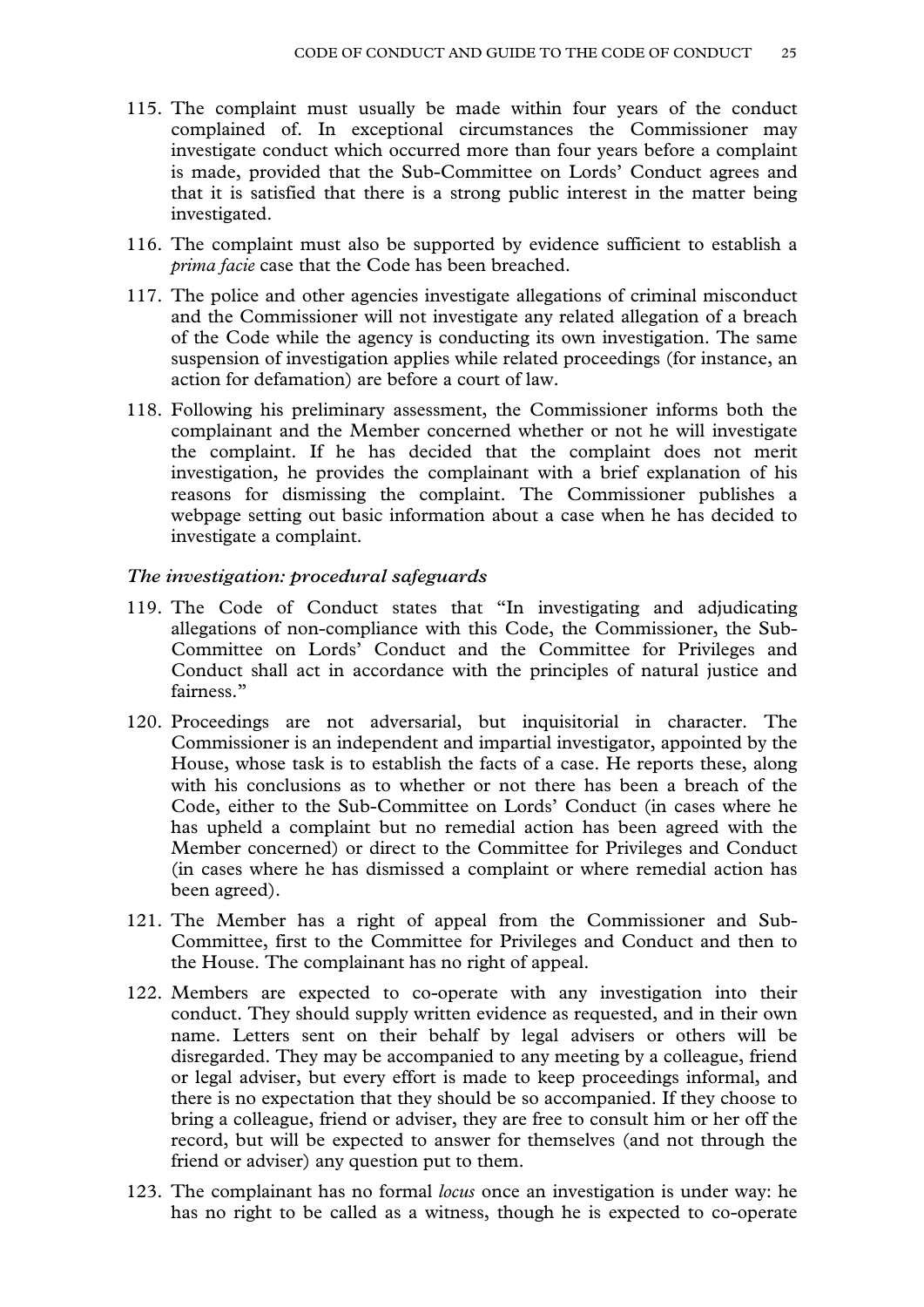with any investigation and to supply all the evidence in his possession when asked to do so. Nor do Members accused of misconduct have any entitlement to cross-examine complainants, though they are given an opportunity to review and, if they so wish, challenge the factual basis of any evidence supplied by complainants or others.

124. The civil standard of proof is adopted at all stages in the enforcement process, not only by the Commissioner, but by the Sub-Committee on Lords' Conduct and the Committee for Privileges and Conduct. Thus, in order to find against a Member, the Commissioner will require at least that the allegation is proved on the balance of probabilities.

## *Parliamentary privilege*

- 125. The Commissioner is an officer of the House of Lords and parliamentary privilege extends to him in carrying out his duties. It also extends to witnesses and parties to his investigations. A complaint is however not regarded as covered by parliamentary privilege unless and until the Commissioner has decided to undertake an investigation.
- 126. From the point that the Commissioner decides to undertake an investigation all evidence and correspondence relating directly to the inquiry is covered by parliamentary privilege. It must remain confidential unless and until it is published by the Committee for Privileges and Conduct. If such evidence or correspondence were to be published or disclosed to anyone else without the Committee's agreement, this would be a contempt of the House. An attempt to obstruct an investigation is a contempt of the House.

## *The investigation: process*

- 127. The Commissioner first informs the Member concerned of the nature of the complaint and provides copies of the evidence offered in support of it. He sets out the particular provisions of the Code that appear, either on the basis of the complaint, or his preliminary assessment of the facts, to have been breached, at the same time inviting the Member to respond in writing with a full and accurate account of the matters in question.
- 128. After considering the Member's written submission, the Commissioner may decide either to dismiss the complaint, or to agree remedial action with the Member. Remedial action may be agreed if the complaint, though justified, is minor and is acknowledged by the Member concerned. Remedial action involves "putting the record straight", for instance by making an amendment to the Register; the Member will also normally be expected to make a formal apology, either in writing or by means of a personal statement in the House. If the Commissioner and Member agree remedial action, the Commissioner reports the circumstances and remedial action direct to the Committee for Privileges and Conduct. The Commissioner informs the complainant of the action taken in response to the complaint.
- 129. If the Member's written response is not sufficient to enable the Commissioner either to dismiss the complaint or agree remedial action, the Commissioner may pursue the investigation by seeking further information, either from the Member concerned or others, including the original complainant, third parties, or public or private bodies. Such information is usually requested in writing in the first instance, though in some circumstances the Commissioner may decide to interview witnesses, either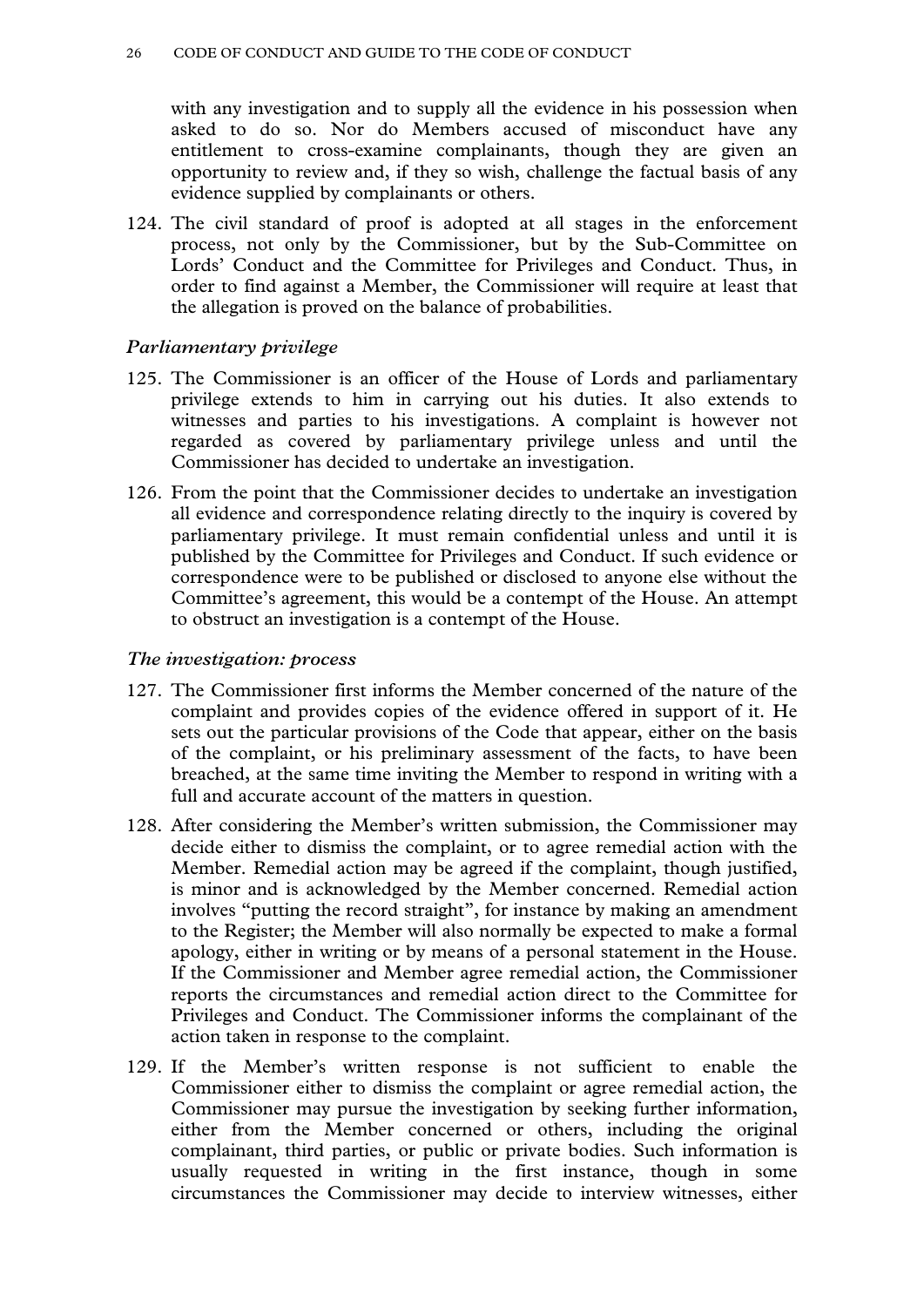informally or by means of formal oral evidence. The Commissioner holds his meetings with witnesses in private. In the case of informal interviews, a note is made of the meeting and all parties are subsequently asked to confirm its accuracy. In the case of formal oral evidence, a full transcript is taken. The Committee for Privileges and Conduct decides to what extent evidence is published.

130. The Committee for Privileges and Conduct and its Sub-Committee on Lords' Conduct have the power to send for persons, papers and records and may exercise this power as necessary in support of any investigation by the Commissioner.

#### *Assessing the evidence*

- 131. If the Commissioner's investigation has uncovered material evidence that is at variance with the Member's version of events, he will put this to the Member, who will have a chance to challenge it. Before finalising his report, the Commissioner will also share with the Member a draft of those parts of his report dealing with issues of fact, so that the Member has an opportunity to comment on it.
- 132. If, having considered the Member's comments, the Commissioner considers that there remain significant contested issues of fact, he will prepare his own account of the facts of the case, while drawing the attention of the Sub-Committee to those points which are contested.
- 133. The Commissioner usually reports his findings in the following form:
	- summary of the initial complaint, and of the relevant elements of the Code of Conduct;
	- brief account of the key facts in the case, with references to evidence as appropriate, and with any contested points of fact highlighted;
	- his findings with reasons as to whether or not the Code has been breached; and
	- any evidence, written and oral.

## *Consideration by the Sub-Committee on Lords' Conduct*

- 134. In cases where the Commissioner upholds a complaint and remedial action has not been agreed, the Sub-Committee considers the Commissioner's report and must report it without amendment to the Committee for Privileges. The Sub-Committee, in its report, may comment on the Commissioner's report and on the case. The task of the Sub-Committee is to recommend any appropriate action that the Member should take to regularise the position (including repayment of money) and any sanction that the House should apply.
- 135. In the case of a breach of the Code, the options available to the Sub-Committee in its report to the Committee for Privileges and Conduct include:
	- That the Code has been breached but that no action or sanction is appropriate. Where the Member concerned has volunteered appropriate remedial action (such as corrected disclosure or a personal apology to the House), the Sub-Committee may report to the Committee for Privileges and Conduct that it sees no need for the matter to be reported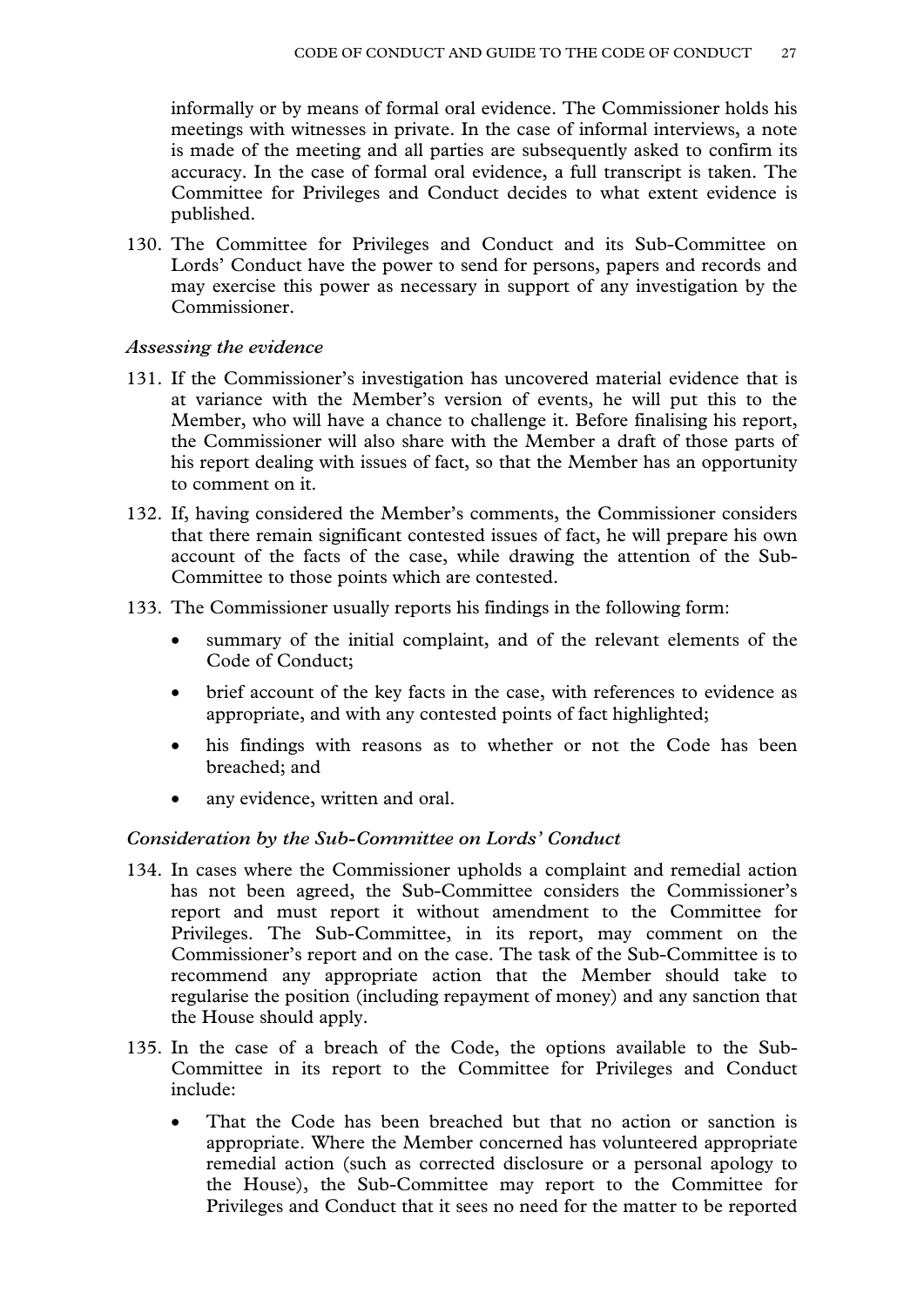to the House because the remedial action itself involves public acknowledgement of the mistake.

- That the Code has been breached; that the Member's conduct should be drawn to the attention of the House in a report from the Committee for Privileges and Conduct; and, where appropriate, that the Committee for Privileges and Conduct should recommend to the House that the Member be required to take action to regularise the position.
- That the Code has been breached and that the Committee for Privileges and Conduct should recommend to the House that the Member be suspended from the House for a specified period of time not longer than the remainder of the current Parliament.<sup>7</sup>
- That the Code has been breached and that the Committee for Privileges and Conduct should recommend to the House that the Member be denied access for a specified period of time to the system of financial support for Members and/or denied access for a specified period to the facilities of the House. These sanctions can be applied for any period of time and may be applied in addition to a sanction of suspension.<sup>8</sup>

## *Report to the Committee for Privileges and Conduct and appeal*

- 136. In cases where the Commissioner upholds a complaint and remedial action has not been agreed, the Sub-Committee makes its report and that of the Commissioner to the Committee for Privileges and Conduct. At the same time as the report is made to the Committee for Privileges and Conduct, a copy is sent to the Member concerned, who is informed of the deadline by which he may lodge an appeal to the Committee for Privileges and Conduct if the complaint has been upheld.
- 137. If the Member does not appeal to the Committee for Privileges and Conduct in the event of a complaint being upheld, the Committee initially considers the sanction recommended by the Sub-Committee. If it endorses the sanction, it reports to the House accordingly. Alternatively and exceptionally, it can decide that the recommended sanction needs further consideration. If so, it then invites representations from the member concerned on the question of sanction. Having heard those representations, the committee decides whether to endorse, reduce or increase the recommended sanction.
- 138. If the Member wishes to appeal, the Member must do so in writing, setting out the grounds for the appeal, and enclosing such supporting material as the Member thinks appropriate. The appeal may be against either the Commissioner's finding of a breach of the Code, or the recommended sanction. A meeting will be scheduled to hear the appeal, and the Member will be given an opportunity to appear in person, if he or she so wishes. The Committee may also take evidence from the Commissioner.
- 139. On appeal, the Committee will not reopen the Commissioner's investigation. Rather members of the Committee will use their judgment to decide whether, on the balance of probabilities, they endorse the conclusions of the Commissioner; they will also consider whether or not the recommended

 <sup>7</sup> See Committee for Privileges, *The powers of the House of Lords in respect of its Members* (First Report, 2008– 09, HL Paper 87); agreed to by the House on 20 May 2009.

<sup>8</sup> See House Committee, *Sanctions for Breaches of the Code of Conduct* (First Report, 2013–14, HL Paper 91); agreed to by the House on 16 January 2014.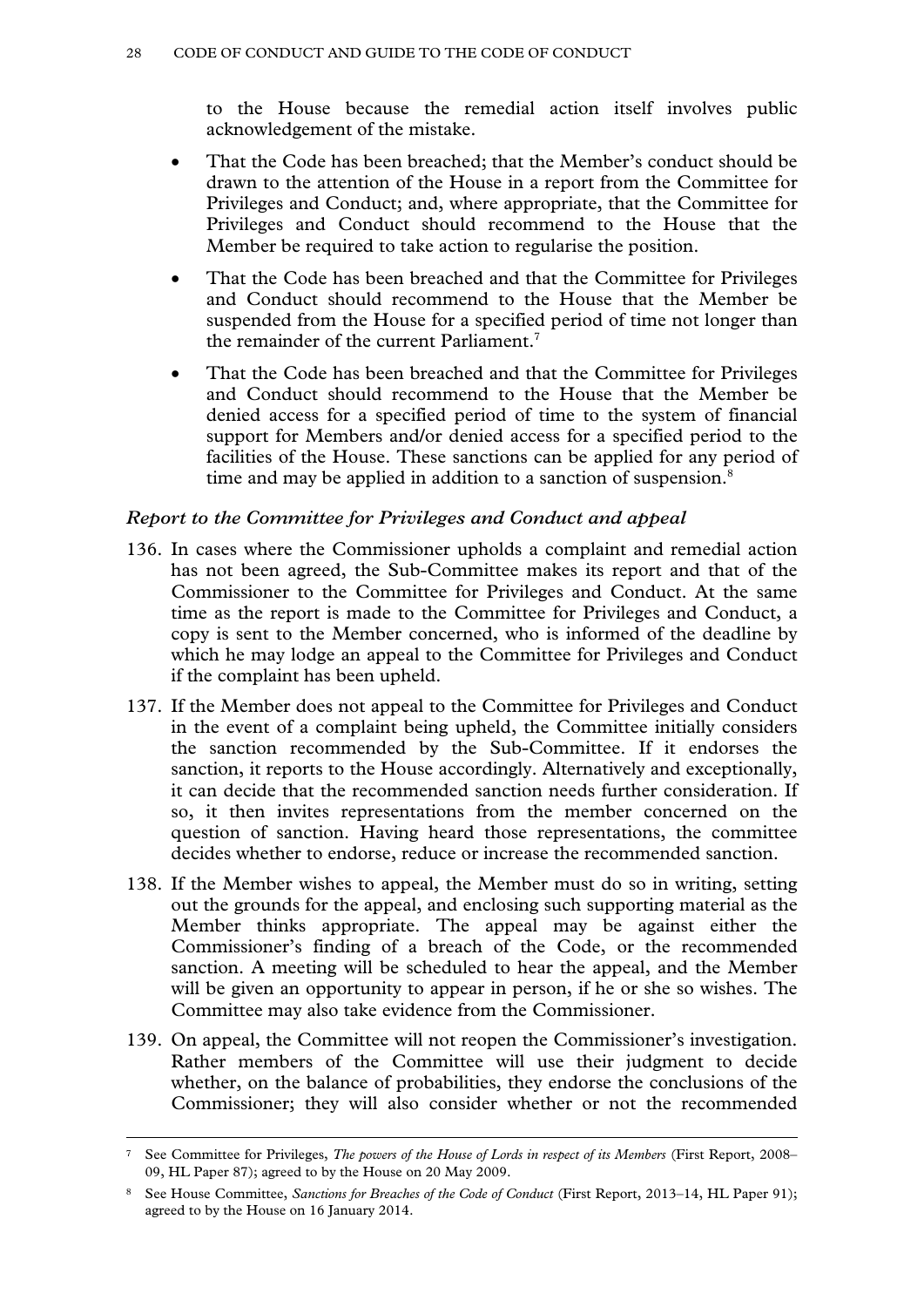sanction is appropriate. On appeal a recommended sanction may be endorsed, reduced or increased.

#### *Report to the House*

- 140. Where a complaint is not upheld, the Committee for Privileges and Conduct has discretion as to whether to report to the House. When the Committee does not report to the House, it informs the complainant and Member of the outcome of the complaint.
- 141. Where a complaint is upheld, the Committee for Privileges and Conduct normally reports to the House (though it may decide not to make a report to the House in minor cases, where the Member concerned has agreed appropriate remedial action). The Committee must seek the agreement of the House in any case where it is proposed that a Member be required to take action to regularise the position or that the Member be sanctioned by suspension or that the Member be denied access to the system of financial support or the facilities of the House.
- 142. In all cases where there has been an appeal to the Committee for Privileges and Conduct, the Committee will publish a report either upholding or dismissing the appeal. The reports from the Commissioner and Sub-Committee are annexed to the Committee's report.
- 143. When the Committee reports to the House, the Committee clerk should show the Member the report shortly before publication and send the complainant the report on publication.

#### *Imprisonment of Members*

- 144. A Member of the House of Lords who is sentenced to be imprisoned indefinitely or for more than one year ceases to be a Member of the House<sup>9</sup> and is no longer subject to the House's Code of Conduct.
- 145. The following paragraphs apply in cases where a Member who has been sentenced to imprisonment continues to be a Member of the House and therefore is subject to the Code.
- 146. A Member sentenced to imprisonment in the United Kingdom for a term of up to and including one year (or given a suspended sentence of imprisonment in the United Kingdom of whatever length) is deemed to have breached the Code. The case is then referred to the Sub-Committee on Lords' Conduct for it to recommend a sanction. The Sub-Committee may defer its consideration of a sanction if an appeal is lodged in the courts.
- 147. A Member sentenced to imprisonment outside the United Kingdom (whether the sentence is suspended or not) is presumed to have breached the Code. The case is then referred to the Sub-Committee on Lords' Conduct for it to consider whether the presumption should apply in that case and, if it should, what sanction to recommend. The Member has the right to make representations to the Sub-Committee, and the Sub-Committee may take other evidence. If the sentence is for imprisonment for a term of more than one year, the Sub-Committee will defer its consideration of the case until any

 <sup>9</sup> House of Lords Reform Act 2014, section 3. In the case of a conviction outside the United Kingdom, a resolution of the House is necessary to give effect to the expulsion.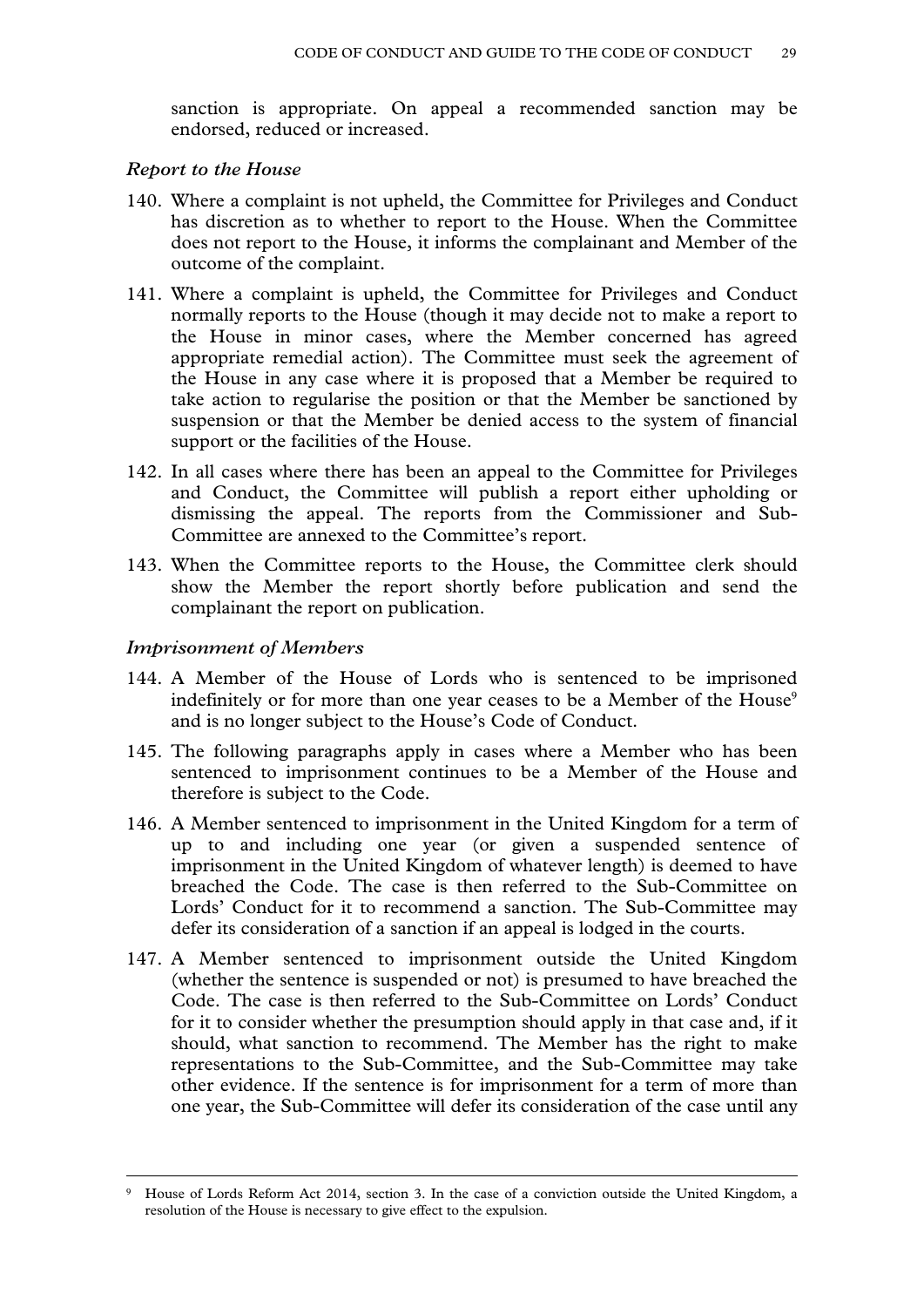motion in the House that the Member should cease to be a Member<sup>10</sup> is disposed of.

 <sup>10</sup> Under section 3(9) of the House of Lords Reform Act 2014.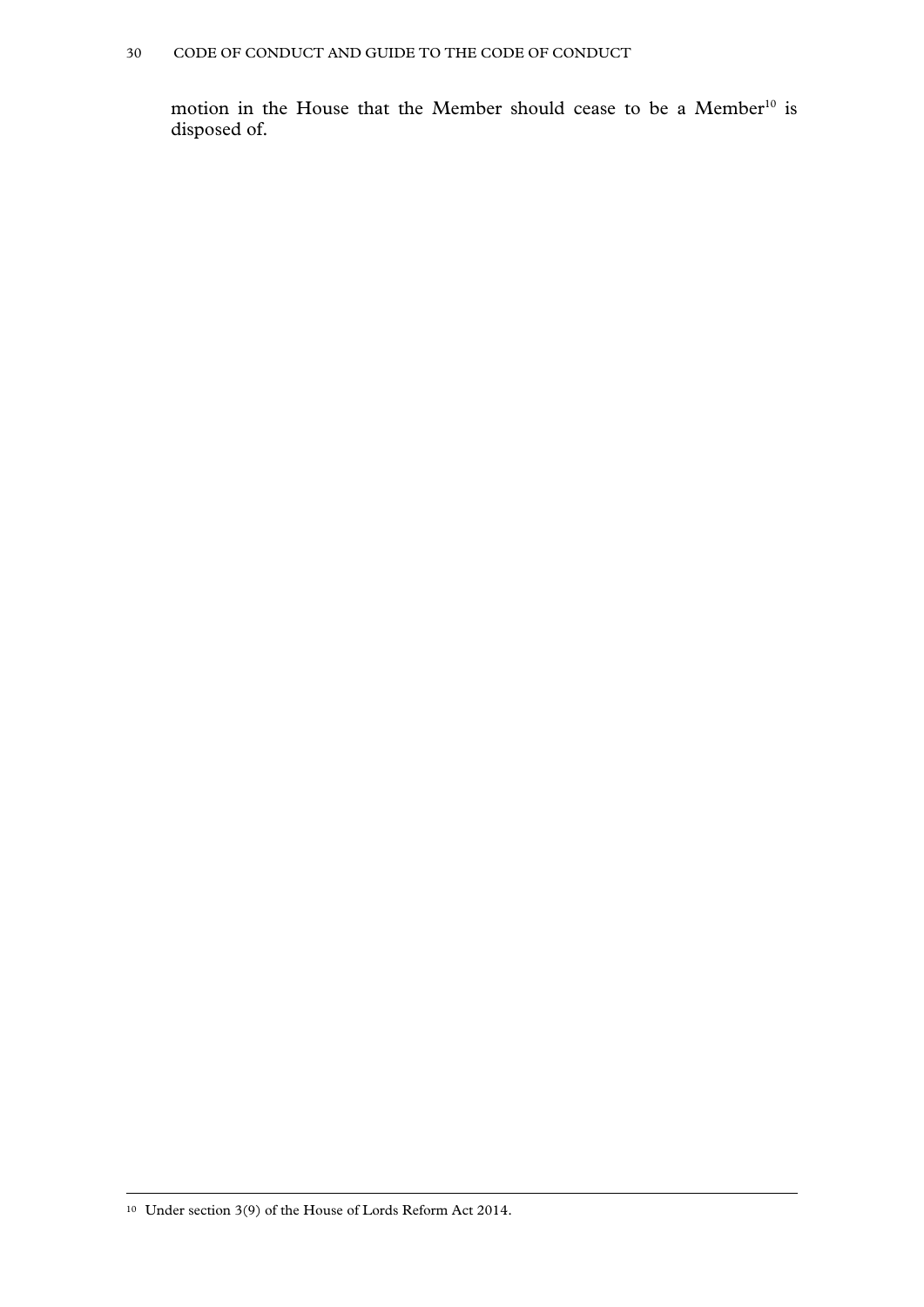# **ANNEX: CODE OF CONDUCT FOR HOUSE OF LORDS MEMBERS' STAFF**

- 1. This Code of Conduct for Members' Staff applies to staff who have a parliamentary photo-pass or email account sponsored by a Member of the House of Lords for the purpose of providing parliamentary secretarial or research assistance to the Member, including Members' spouses with an email account.
- 2. Members of the House of Lords do not receive a specific allowance for employing staff; consequently, the level of staff support for Members varies widely. Many staff working for Members obtain income from sources outside the House.

# **General principles**

- 3. Members' staff should at all times conduct themselves in a manner which will tend to maintain and strengthen the public's trust and confidence in the integrity of the House of Lords.
- 4. Members' staff should not take any action which would risk undermining any Member's compliance with the Code of Conduct for Members of the House of Lords.

# **Registration of interests**

- 5. Members' staff are required to register in the Register of Members' Staff Interests:
	- (a) all employment outside the House;
	- (b) any other financial interest in businesses or organisations involved in parliamentary lobbying;
	- (c) any gift (e.g. jewellery) or benefit (e.g. hospitality, services or facilities) received in the course of a calendar year, if the value of the gift or benefit exceeds  $\ell$  140 and if it relates to or arises from the individual's work in Parliament (though excluding gifts or benefits from the Member who sponsors the individual).
- 6. When registering employment, Members' staff should state the employing organisation, the nature of its business (where this is not self-evident) and the nature of the post that they hold in the organisation.
- 7. Any change in the interests of Members' staff should be registered within one month of the change.
- 8. The Registrar of Lords' Interests is available to advise Members' staff and Members themselves on the registration requirements. Anyone who acts on the advice of the Registrar in registering or not registering an interest satisfies fully the requirements of the Code of Conduct for Members' Staff in that regard.

# **Lobbying, etc.**

9. Members' staff shall not make use of their access to the Member who sponsors their pass, to other Members (of either House), to the parliamentary email network or to the parliamentary estate to further the